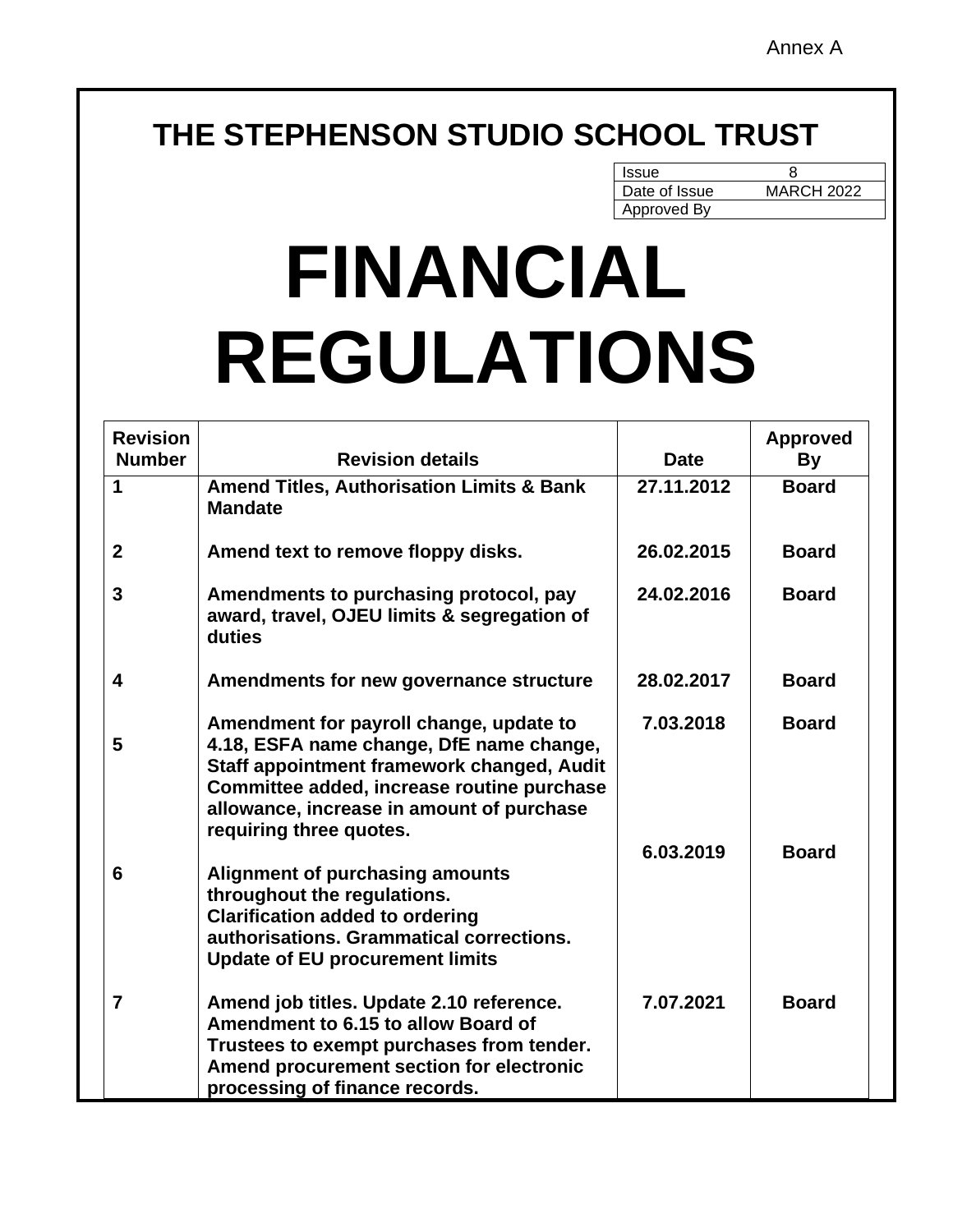| 8<br>2.11 to 10.1 - updated various staff<br>responsible for specific tasks.<br>3.04 to 3.05 - updated for backup<br>procedures.<br>4.08 - updated the budget forecast return<br>date the 26 <sup>th</sup> July.<br>6.15 to 6.16 - updated for new procurement<br>legislation.<br>9.01 - Added capitalisation threshold.<br>Appendix 1 – updated title, numbering and<br>removed cycle to work sentence. | 04.04.2022 | <b>Board</b> |
|----------------------------------------------------------------------------------------------------------------------------------------------------------------------------------------------------------------------------------------------------------------------------------------------------------------------------------------------------------------------------------------------------------|------------|--------------|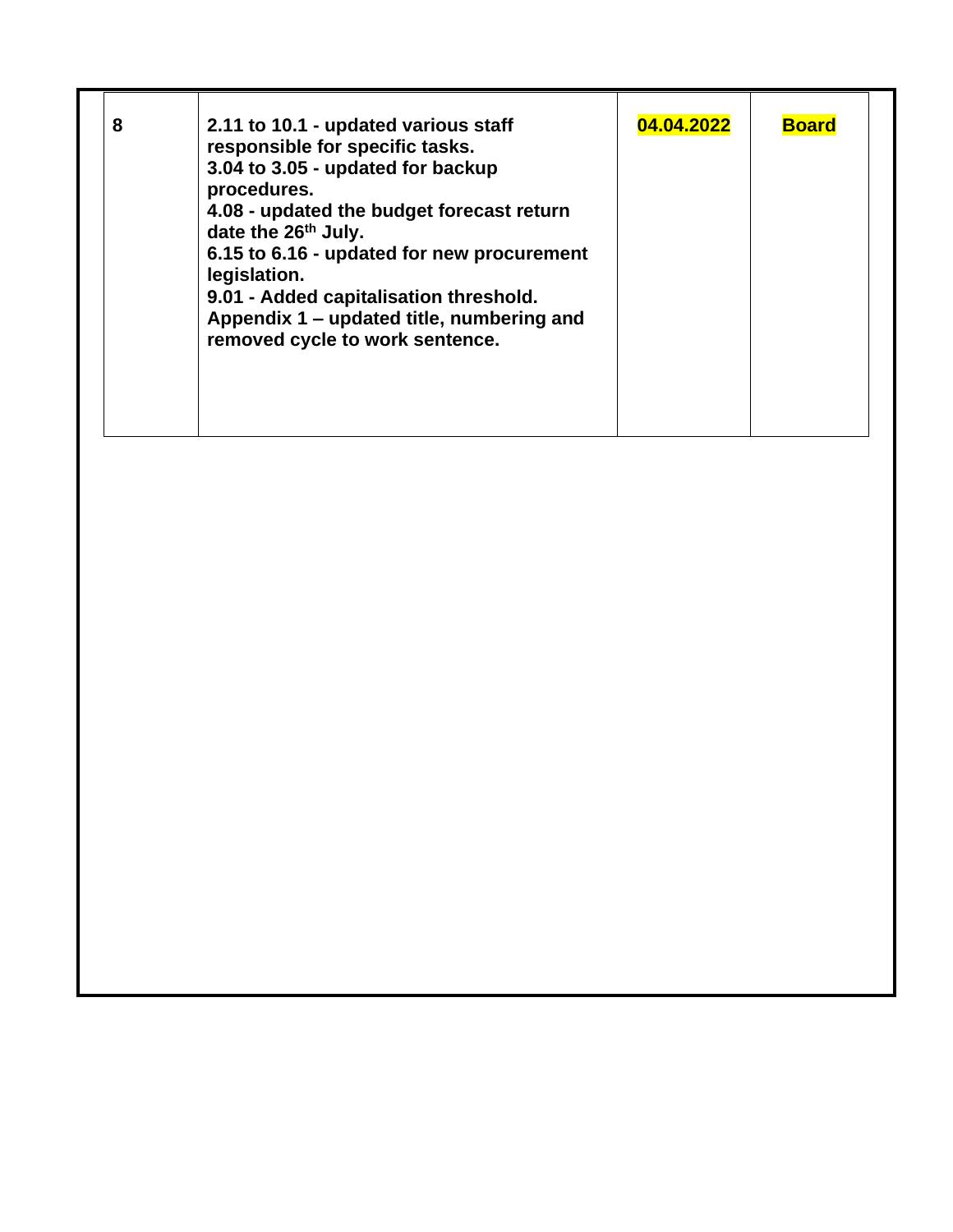# **Contents**

- 1. Introduction
- 2. Organisation
- 3. Accounting System
- 4. Financial Planning
- 5. Payroll
- 6. Purchasing
- 7. Income
- 8. Cash Management
- 9. Fixed Assets
- 10. Travel and Subsistence
- Appendix 1 Travel and Subsistence Rates and Conditions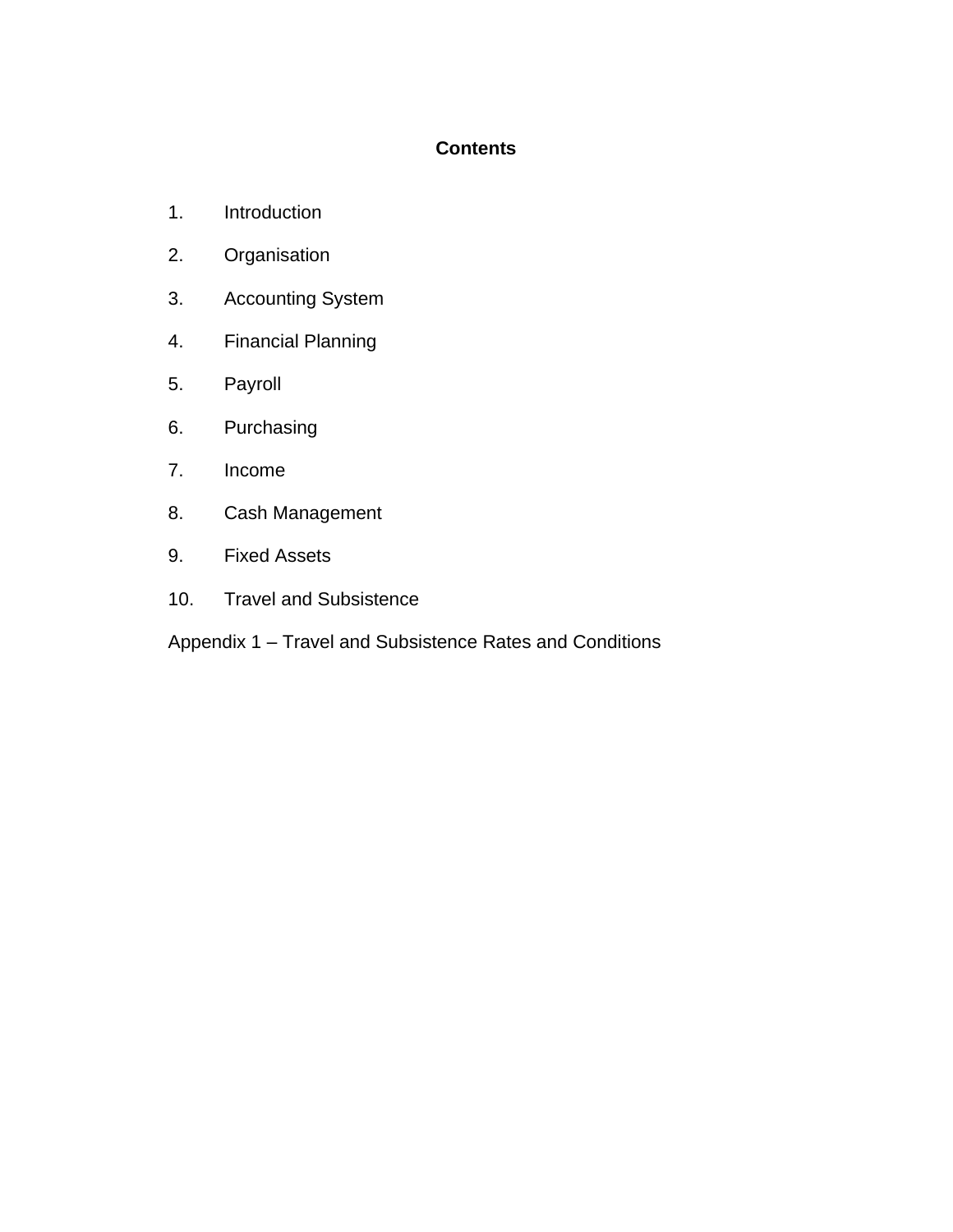# **1. Introduction**

- 1.01 The purpose of this document is to ensure that the Stephenson Studio School Trust maintains and develops systems of financial control which conform with the requirements both of propriety and of good financial management. It is essential that these systems operate properly to meet the requirements of our funding agreement with the Department for Education (DfE).
- 1.02 The Stephenson Studio School Trust must comply with the principles of financial control outlined in the academies guidance published by the DfE. The financial regulations expand on that and provide detailed information on the Stephenson Studio School Trust's accounting procedures and system. The financial regulations should be read by all staff, trustees and service level providers.

# **2. Organisation**

2.01 The Stephenson Studio School Trust has defined the responsibilities of each person involved in the administration of Stephenson Studio School Trust finances to avoid the duplication or omission of functions and to provide a framework of accountability for trustees and staff. The financial reporting structure is illustrated below:

# **The Board of Trustees**

- 2.02 The Board of Trustees has overall responsibility for the administration of the Stephenson Studio School Trust's finances. The main responsibilities of the Board of Trustees are prescribed in the Funding Agreement between the Stephenson Studio School Trust and the DfE and in the Stephenson Studio School Trust's scheme of governance. The main responsibilities include:
	- ensuring that grants from the DfE are used only for the purposes intended;
	- ensuring that funds from sponsors are received according to the Stephenson Studio School Trust's Funding Agreement and are used only for the purposes intended;
	- approval of the annual budget;
	- appointment of The Head Teacher;
	- award of a service level agreement for the delegation of clearly defined financial responsibilities, in conjunction with The Head Teacher.

# **The Finance and Resources Committee**

- 2.03 The Finance and Resources Committee is a committee of the Board of Trustees. The Finance and Resources Committee meets at least once a term but more frequent meetings can be arranged if necessary.
- 2.04 The main responsibilities of The Finance and Resources Committee are detailed in written terms of reference which have been authorised by the Board of Trustees. The main responsibilities include:
	- the initial review and authorisation of the annual budget:
	- the regular monitoring of actual expenditure and income against budget;
	- ensuring the annual accounts are produced in accordance with the requirements of the Companies Act 1985 and the DfE guidance issued to academies;
	- authorising the award of contracts over £10,000*;*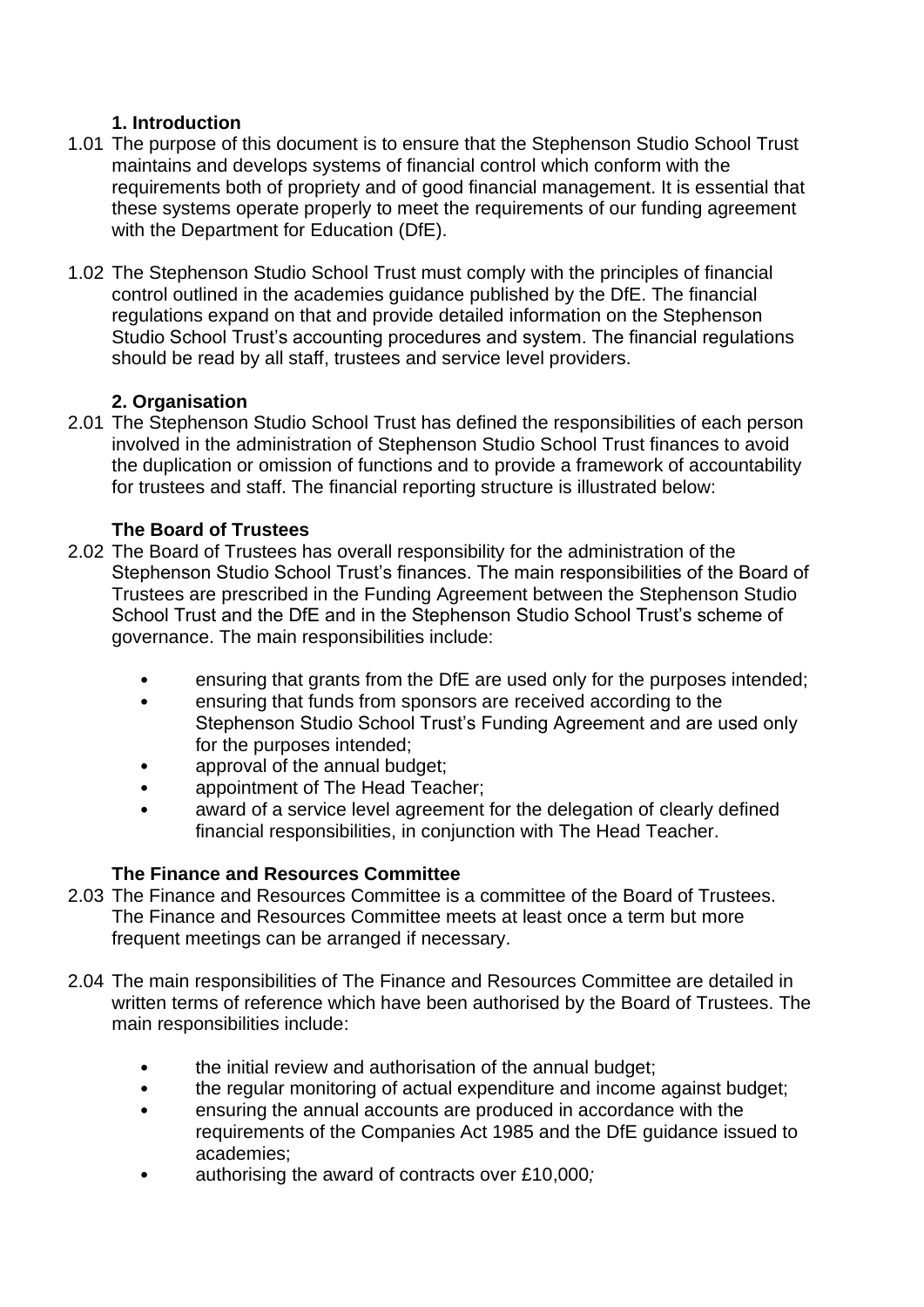• advising on policies regarding the employment, performance and , remuneration of staff employed by the College.

# **The Audit Committee**

- 2.05 The Audit Committee is a committee of the Board of Trustees. The Audit Committee meets at least once a term but more frequent meetings can be arranged if necessary.
- 2.06 The main responsibilities of The Audit Committee are detailed in written terms of reference which have been authorised by the Board of Trustees. The main responsibilities include:
	- advise the Board of Trustees on the adequacy and effectiveness of the School's systems of internal control.
	- To consider the arrangements for risk management through reviewing the risk register against the reported actions to mitigate risk.
	- To advise the board on the appointment, reappointment, dismissal and remuneration of auditor(s).
	- Produce an annual report for the Board of Trustees and Accounting Officer on the effectiveness of the School's risk management, control and governance processes including significant matters arising from audit.
	- reviewing the reports on the effectiveness of the financial procedures and controls. These reports must also be reported to the full Board of Trustees.

# **The Head Teacher**

- 2.07 Within the framework of the Stephenson Studio School Trust development plan, as approved by the Board of Trustees, the Head Teacher has overall executive responsibility for the Stephenson Studio School Trust's activities including financial activities. Much of the financial responsibility has been delegated via the service level agreement. The Head Teacher retains responsibility for:
	- approving new staff appointments within the budget approved by the Board of Trustees, except for any senior staff posts which the Board of Trustees have agreed should be approved by them;
	- authorising contracts up to £10,000 and seeking Trustees approval for items over this amount.
	- signing cheques in conjunction with the Chair of Trustees or other authorised signatory.
	- authorising orders in accordance with this document.

# **The Service Level Agreement and The Director of Finance**

- 2.08 The Director of Finance named in the service level agreement works in close collaboration with the Head Teacher. The main responsibilities of the Director of Finance are:
	- the day to day management of financial issues including the establishment and operation of a suitable accounting system;
	- the management of the Stephenson Studio School Trust financial position at a strategic and operational level within the framework for financial control determined by the Board of Trustees;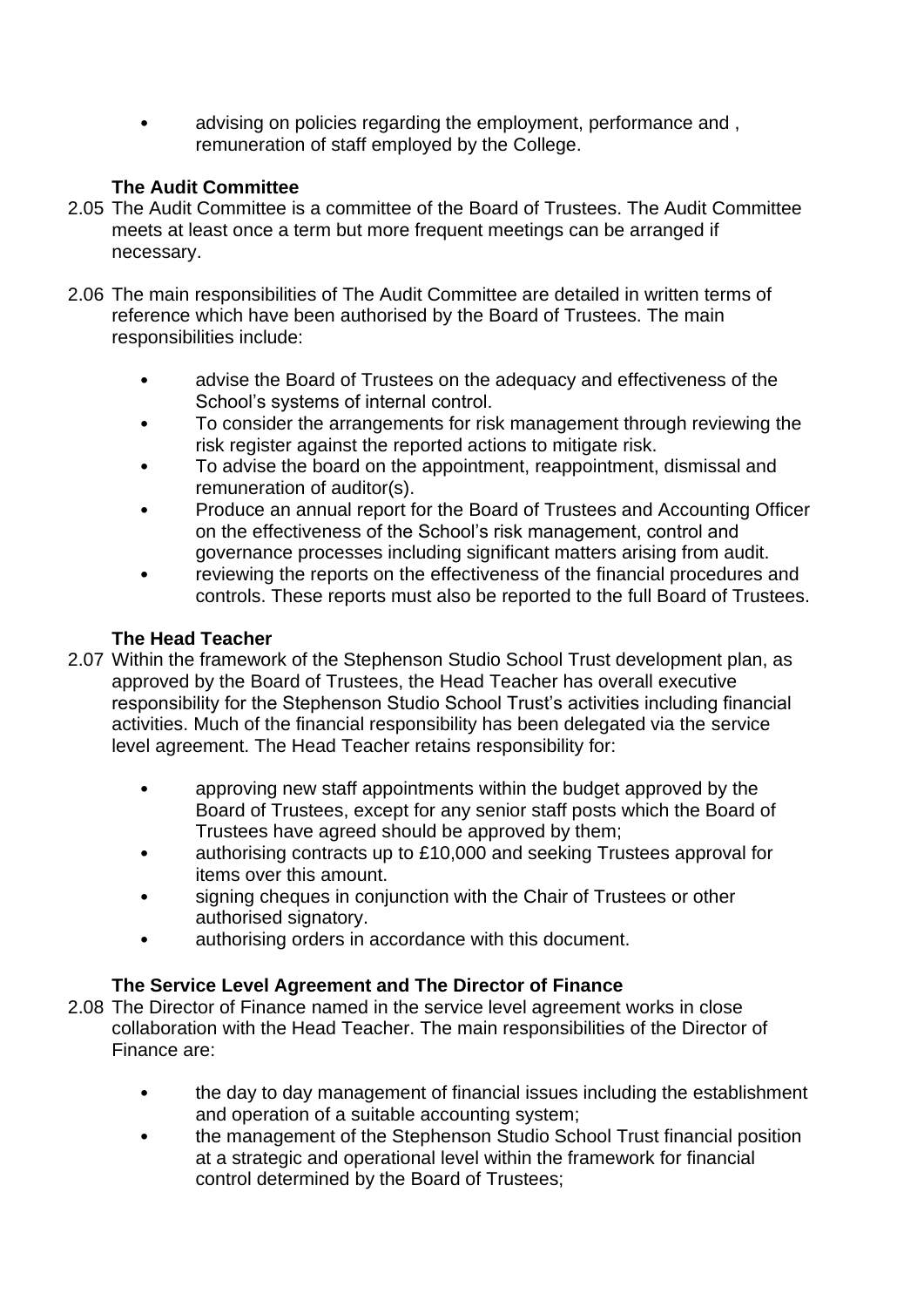- the maintenance of effective systems of internal control;
- ensuring that the annual accounts are properly presented and adequately supported by the underlying books and records of the Stephenson Studio School Trust;
- the preparation of monthly management accounts;
- authorising orders below £2,000.
- ensuring forms and returns are sent to the DfE and ESFA in line with the timetable in the DfE and ESFA guidance.

#### **Independent Oversight**

- 2.09 Independent oversight will be provided to the Board of Trustees in respect of the Stephenson Studio School Trust's financial affairs. Specifically, the board will have independent assurance that:
	- the financial responsibilities of the Board of Trustees are being properly discharged:
	- resources are being managed in an efficient, economical and effective manner;
	- sound systems of internal financial control are being maintained
	- financial considerations are fully taken into account in reaching decisions.
- 2.10 In accordance section 3.5 of the academies financial handbook 2020, this assurance will be conducted in a way that is most appropriate to the circumstances of the trust.

#### **Other Staff**

2.11 Other members of staff, including nominated members of the Finance team and budget holders, will have some financial responsibilities and these are detailed in the following sections of this manual. All staff are responsible for the security of Stephenson Studio School Trust property, for avoiding loss or damage, for ensuring economy and efficiency in the use of resources and for conformity with the requirements of the Stephenson Studio School Trust's financial procedures and the applicable version of the academies financial handbook.

#### **Register of Interests**

- 2.12 It is important for anyone involved in spending public money to demonstrate that they do not benefit personally from the decisions they make. To avoid any misunderstanding that might arise all Stephenson Studio School Trust Trustees and staff with significant financial or spending powers are required to declare any financial interests they have in companies or individuals from which the Stephenson Studio School Trust may purchase goods or services. The register is open to public inspection.
- 2.13 The register should include all business interests such as directorships, shareholdings or other appointments of influence within a business or organisation which may have dealings with the Stephenson Studio School Trust. The disclosures should also include business interests of relatives such as a parent or spouse or business partner where influence could be exerted over a Trustee or a member of staff by that person.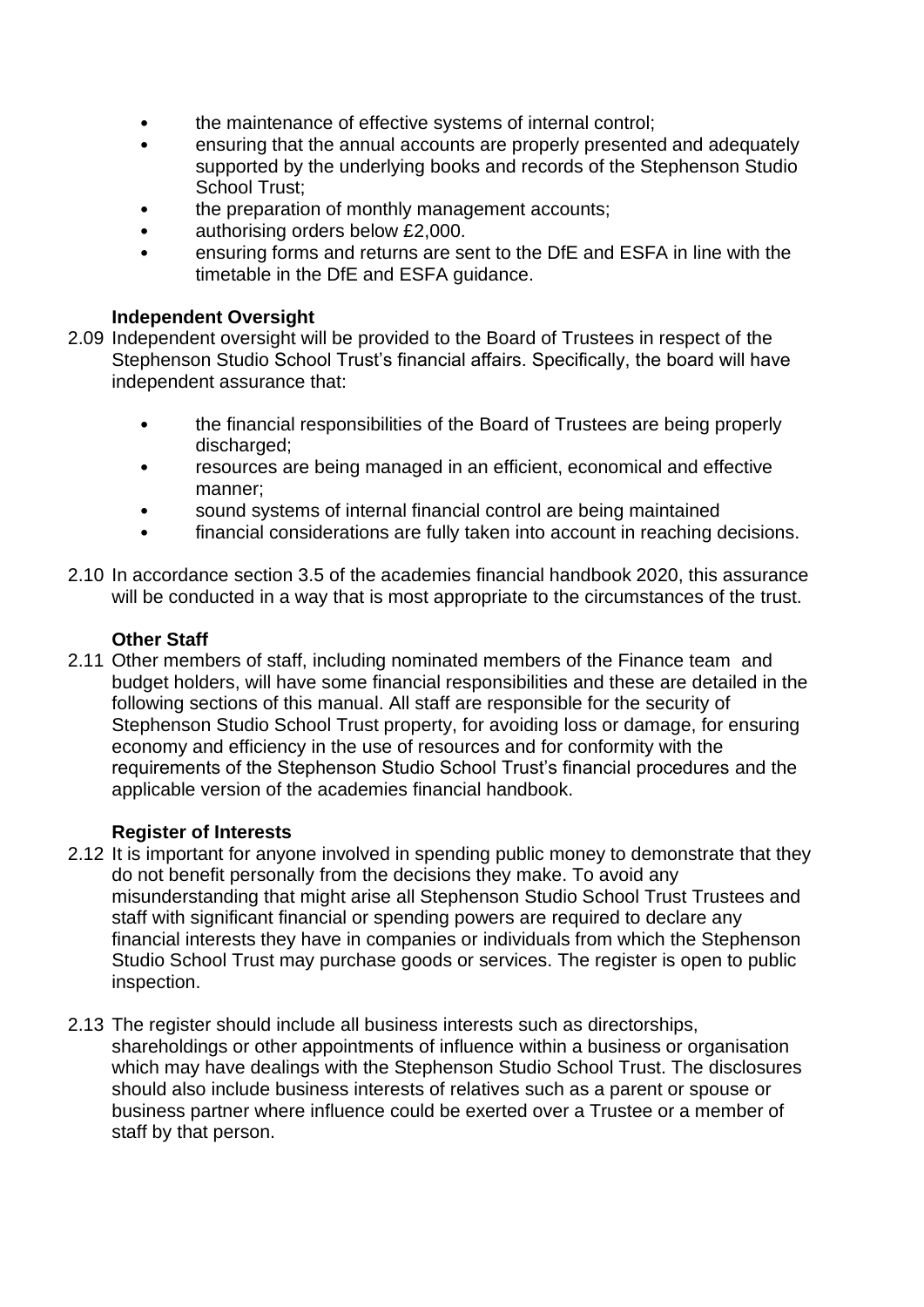2.14 The existence of a register of business interests does not, of course, detract from the duties of Trustees and staff to declare interests whenever they are relevant to matters being discussed by the Board of Trustees or a committee. Where an interest has been declared, Trustees and staff should not attend that part of any committee or other meeting.

#### **3. Accounting system**

3.01 All the financial transactions of the Stephenson Studio School Trust must be recorded on the Dream accounting system.

The Dream system is operated by the Finance Department and consists of:

- Journals
- Nominal Ledger
- Bank
- Purchases Ledger
- Sales Ledger
- Fixed Assets

The payroll system operated by the Finance Department in conjunction with the Human Resources (HR) Department is Select Pay.

#### **System Access**

- 3.02 Entry to the Dream system is password restricted and the Financial Accountant is responsible for providing passwords and logins to the relevant staff.
- 3.03 Access to the component parts of the Dream system can also be restricted and the Financial Accountant is responsible for setting access levels for all members of staff using the system.

# **Back-up Procedures**

- 3.04 Data backups take place each week night and are copied to a removal storage medium, these are stored within a fireproof data safe, storage mediums are rotated to ensure no single point of failure, in addition snapshots are taken from the live production server onsite at Coalville and are stored on the disaster recovery node located at the Melton Campus.
- 3.05 The college has in place a disaster recovery plan for IT systems this incorporates financial data. Test restoration of data takes place on a three-monthly basis.

# **Transaction Processing**

- 3.06 All transactions input to the accounting system must be authorised in accordance with the procedures specified in this document. The detailed procedures for the operation of the payroll, the purchase ledger and the sales ledger are held within the finance department electronically. All journal entries and bank transactions should be input by the Finance Business Partner or Finance Manager and input should be checked and reviewed by the Director of Finance.
- 3.07 Detailed information on the operation of the Dream system can be found in the user manuals held in the Finance Department.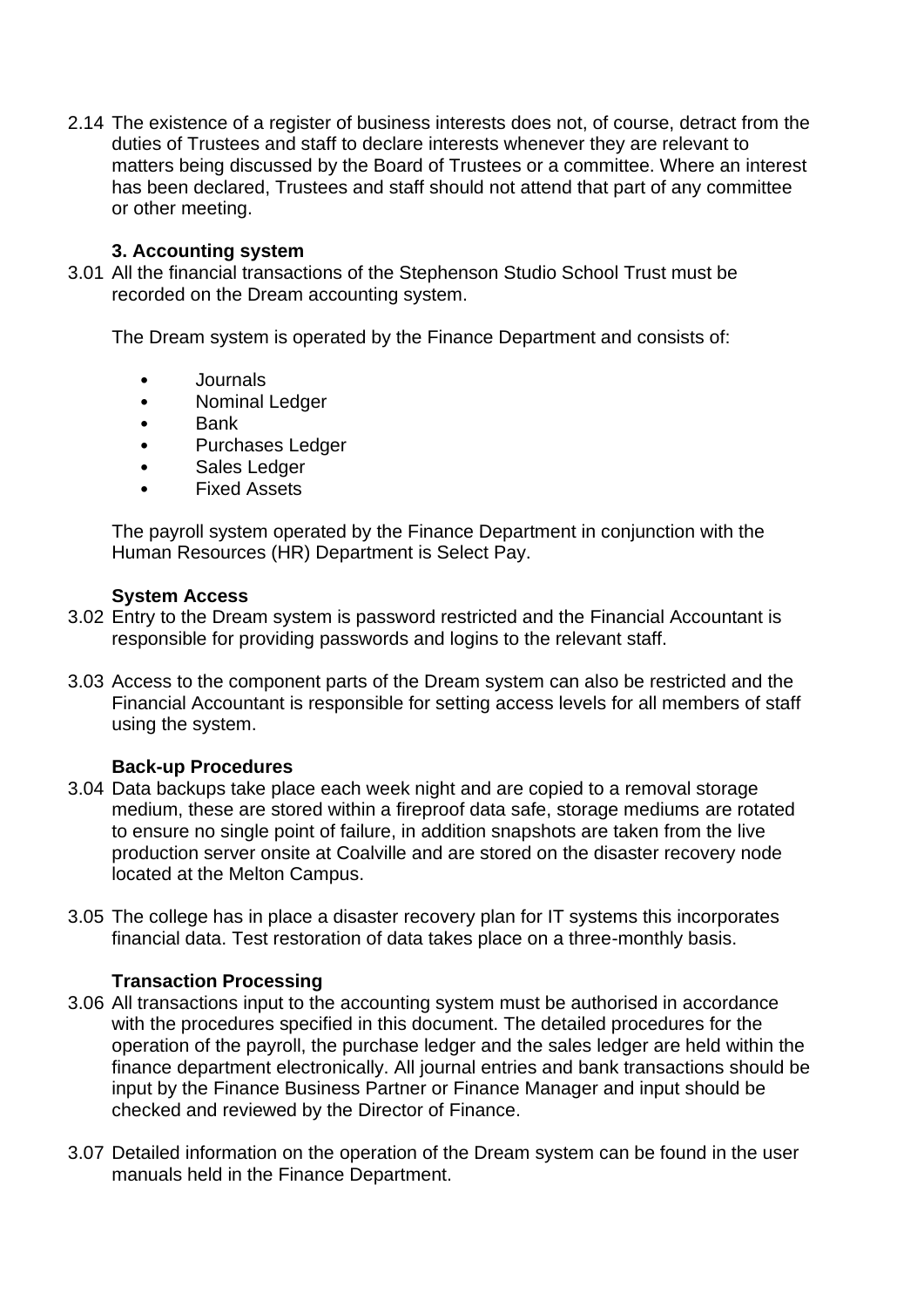# **Transaction Reports**

- 3.08 The Director of Finance will obtain and review system reports to ensure that only regular transactions are posted to the accounting system. The reports obtained and reviewed will include:
	- management accounts summarising expenditure and income against budget at budget holder level.

#### **Reconciliations**

- 3.09 The Director of Finance is responsible for ensuring the following reconciliations are performed each month and that any reconciling or balancing amounts are cleared:
	- sales ledger control account;
	- purchase ledger control account;
	- payroll control account;
	- all suspense accounts
	- bank balance per the nominal ledger to the bank statement.
- 3.10 Any unusual or long outstanding reconciling items must be brought to the attention of the Director of Finance or The Head Teacher.

#### **4. Financial planning**

- 4.01 The Stephenson Studio School Trust prepares both medium term and short-term financial plans.
- 4.02 The medium term financial plan is prepared as part of the development planning process. The development plan indicates how the Stephenson Studio School Trust's educational and other objectives are going to be achieved within the expected level of resources over the next three years.
- 4.03 The development plan provides the framework for the annual budget. The budget is a detailed statement of the expected resources available to the Stephenson Studio School Trust and the planned use of those resources for the following year.
- 4.04 The development planning process and the budgetary process are described in more detail below.

#### **Strategic Plan**

- 4.05 The strategic plan is concerned with the future objectives of the Stephenson Studio School Trust. The Boards oversight of these plans should ensure value for money is sought in all aspects.
- 4.06 Planning has regard to matters included within the relevant guidance to Academies and any annual guidance issued by the DfE.

#### **Annual Budget**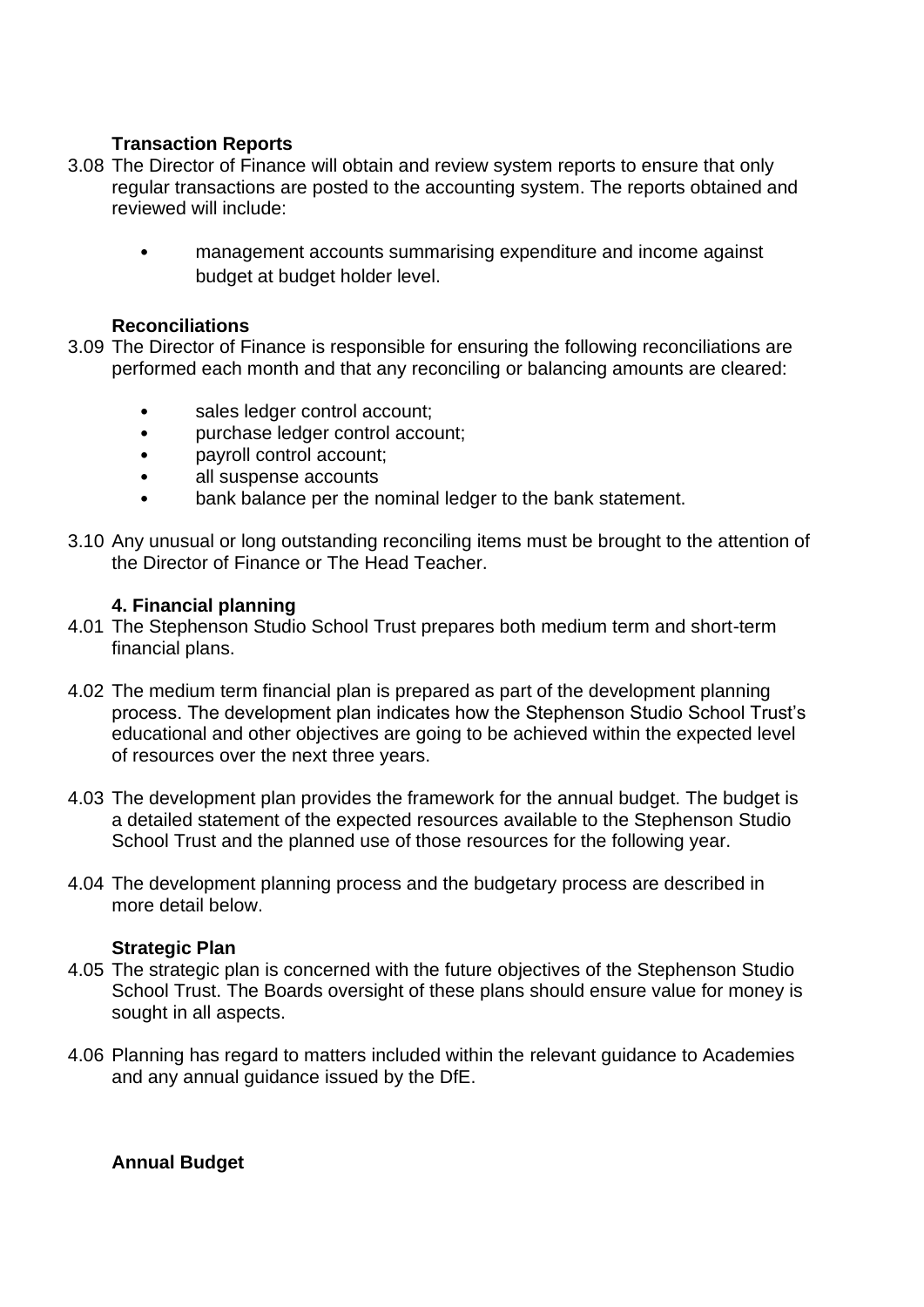- 4.07 The Finance Business Partner is responsible for preparing and obtaining approval for the annual budget from the Director of Finance. The budget must be approved by The Head Teacher, The Finance and Resources Committee and the Board of **Trustees**
- 4.08 The approved budget must be submitted to the DfE by 26 July each year and the Director of Finance is responsible for establishing a timetable which allows sufficient time for the approval process and ensures that the submission date is met.
- 4.09 The annual budget will reflect the best estimate of the resources available to the Stephenson Studio School Trust for the forthcoming year and will detail how those resources are to be utilised. There should be a clear link between the development plan objectives and the budgeted utilisation of resources.
- 4.10 The budgetary planning process will incorporate the following elements:
	- forecasts of the likely number of pupils to estimate the amount of DfE grant receivable;
	- review of other income sources available to the Stephenson Studio School Trust to assess likely level of receipts;
	- review of past performance against budgets to promote an understanding of the Stephenson Studio School Trust cost base;
	- identification of potential efficiency savings and review of the main expenditure headings in light of the development plan objectives and the expected variations in cost e.g. pay increases, inflation and other anticipated changes.

#### **Balancing the Budget**

4.11 Comparison of estimated income and expenditure will identify any potential surplus or shortfall in funding. If shortfalls are identified, opportunities to increase income should be explored and expenditure headings will need to be reviewed for areas where cuts can be made. This may entail prioritising tasks and deferring projects until more funding is available. Plans and budgets will need to be revised until income and expenditure are in balance. If a potential surplus is identified, this may be held back as a contingency or alternatively allocated to areas of need.

#### **Finalising the Budget**

- 4.12 Once the different options and scenarios have been considered, a draft budget should be prepared by the Finance Business Partner for approval by Director of Finance, The Head Teacher, The Finance and Resources Committee and the Board of Trustees. The budget should be communicated to all staff with responsibility for budget headings so that everyone is aware of the overall budgetary constraints.
- 4.13 The budget should be accompanied by a statement of assumptions and hierarchy of priorities so that if circumstances change, it is easier for all concerned to take remedial action. The budget should be seen as a working document which may need revising throughout the year as circumstances change.

#### **Monitoring and Review**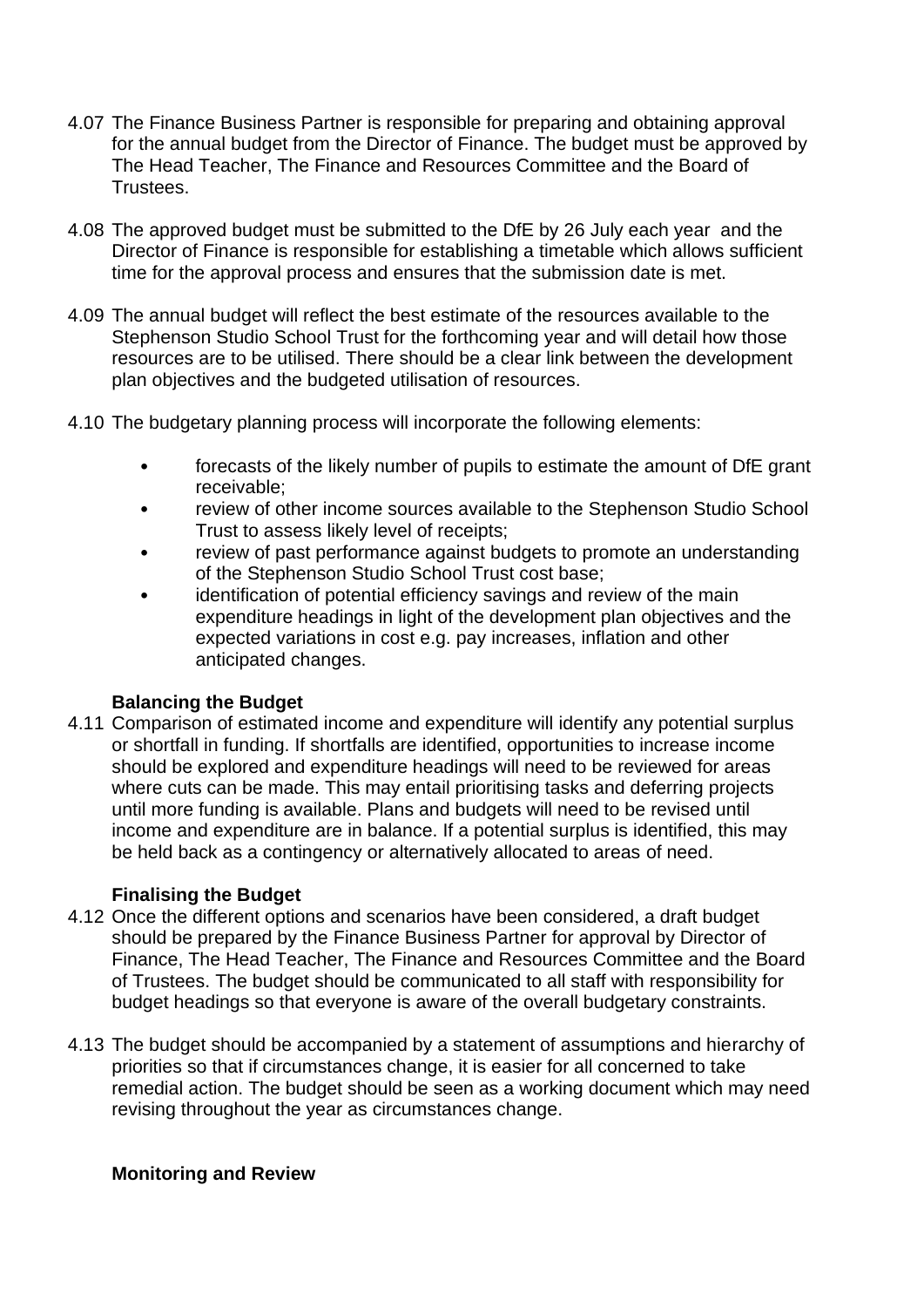- 4.14 Monthly reports will be prepared by the Finance Business Partner. The reports will detail actual income and expenditure against budget and be presented to The Head Teacher and Chair of Trustees through the management accounts.
- 4.15 Any potential overspend against the budget must in the first instance be discussed and brought to the attention of the Head Teacher by the Finance Business Partner.
- 4.16 The monitoring process should be effective and timely in highlighting variances in the budget so that differences can be investigated and action taken where appropriate. If a budget overspend is forecast it may be appropriate to vire money from another budget or from any contingency that may exist. All budget virements must be authorised by the Head Teacher.

# **5. Payroll**

- 5.01 The main elements of the payroll system are:
	- staff appointments;
	- payroll administration;
	- payments;

# **Staff Appointments**

5.02 The Head Teacher has authority to appoint staff within the authorised staffing budget except senior posts whose appointments must follow consultation with the Trustees. The Head Teacher must ensure that personnel files for all members of staff which include contracts of employment are maintained. All personnel changes must be notified, in writing, to the Head Teacher immediately.

#### **Payroll Administration**

5.03 All staff are paid monthly. A spreadsheet is created for each month which records:

- staff name;
- salary;
- taxation details;
- any deductions or allowances payable;
- 5.04 HR must provide details for all staff in the school that have had sickness and other absences during the month, any new appointments or terminations for payroll processing and increments or responsibility payments. Any pay awards must be approved by the Board of Trustees after being reviewed for cost and budget implications.

#### **Payments**

- 5.05 After the payroll has been processed but before payments are dispatched a print of salary payments by individual and showing the amount payable in total should be obtained. The print must be reviewed by the finance department.
- 5.06 All salary payments are made by BACS.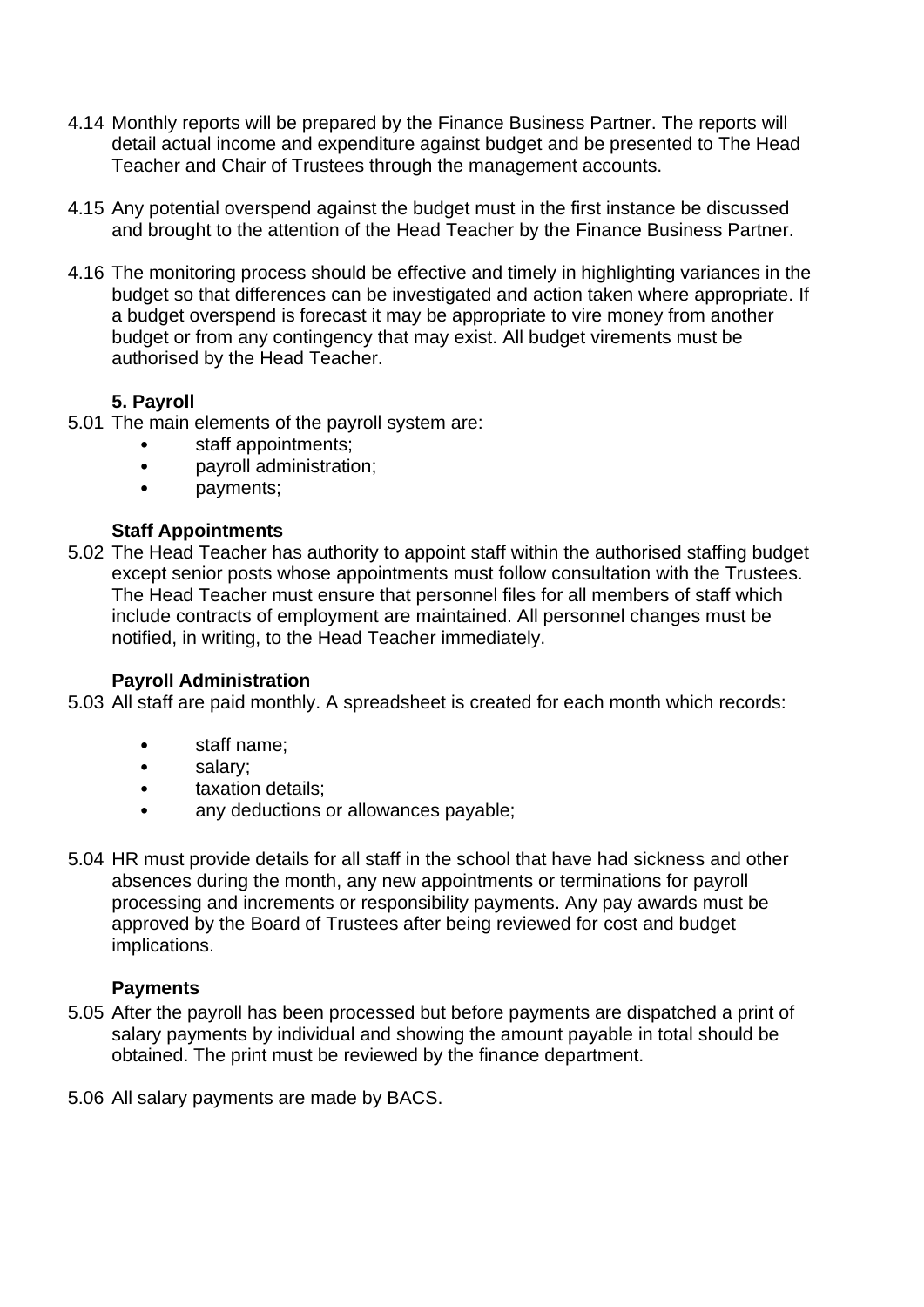- 5.07 The Payroll Manager should prepare a reconciliation between the current month's and the previous month's gross salary payments showing adjustments made for new appointments, resignations, pay increases etc. This reconciliation should be reviewed by the Director of Finance.
- 5.08 The payroll system automatically calculates the deductions due from payroll to comply with current legislation. The major deductions are for tax, National Insurance contributions and pensions. The amounts payable are summarised on the gross to net pay print and a BACS payment list is created for these prior to the payroll due date.
- 5.09 After the payroll has been processed the journal will be input into Dream. Postings will be made both to the payroll control account and to individual cost centres. The Payroll Manager should review the payroll control account each month to ensure the correct amount has been posted from the payroll system, individual cost centres have been correctly updated and to identify any amounts posted to the suspense account.
- 5.10 On an annual basis HR must check for each member of staff that the gross pay per the payroll system agrees to the contract of employment held on the personnel file.

#### **6. Purchasing**

- 6.01 The Stephenson Studio School Trust wants to achieve the best value for money from all purchases. This means obtaining what is needed, in the correct quality, quantity and time at the best price possible. A large proportion of purchases will be paid for with public funds and need to maintain the integrity of these funds by following the general principles of:
	- Probity, it must be demonstrable that there is no corruption or private gain involved in the contractual relationships of the Stephenson Studio School Trust;
	- Accountability, the Stephenson Studio School Trust is publicly accountable for its expenditure and the conduct of its affairs;
	- Fairness, that all those dealt with by the Stephenson Studio School Trust are dealt with on a fair and equitable basis.

# **Routine Purchasing**

6.02 The Finance Assistant shall maintain a register of authorised signatories and specimen signatures of budget-holders and assistants. Any changes to the authorities to sign must be notified to the Finance Assistant immediately.

Budget holders are not authorised to commit the School to expenditure without first ensuring sufficient funds are available within an authorised budget to meet the full purchase cost.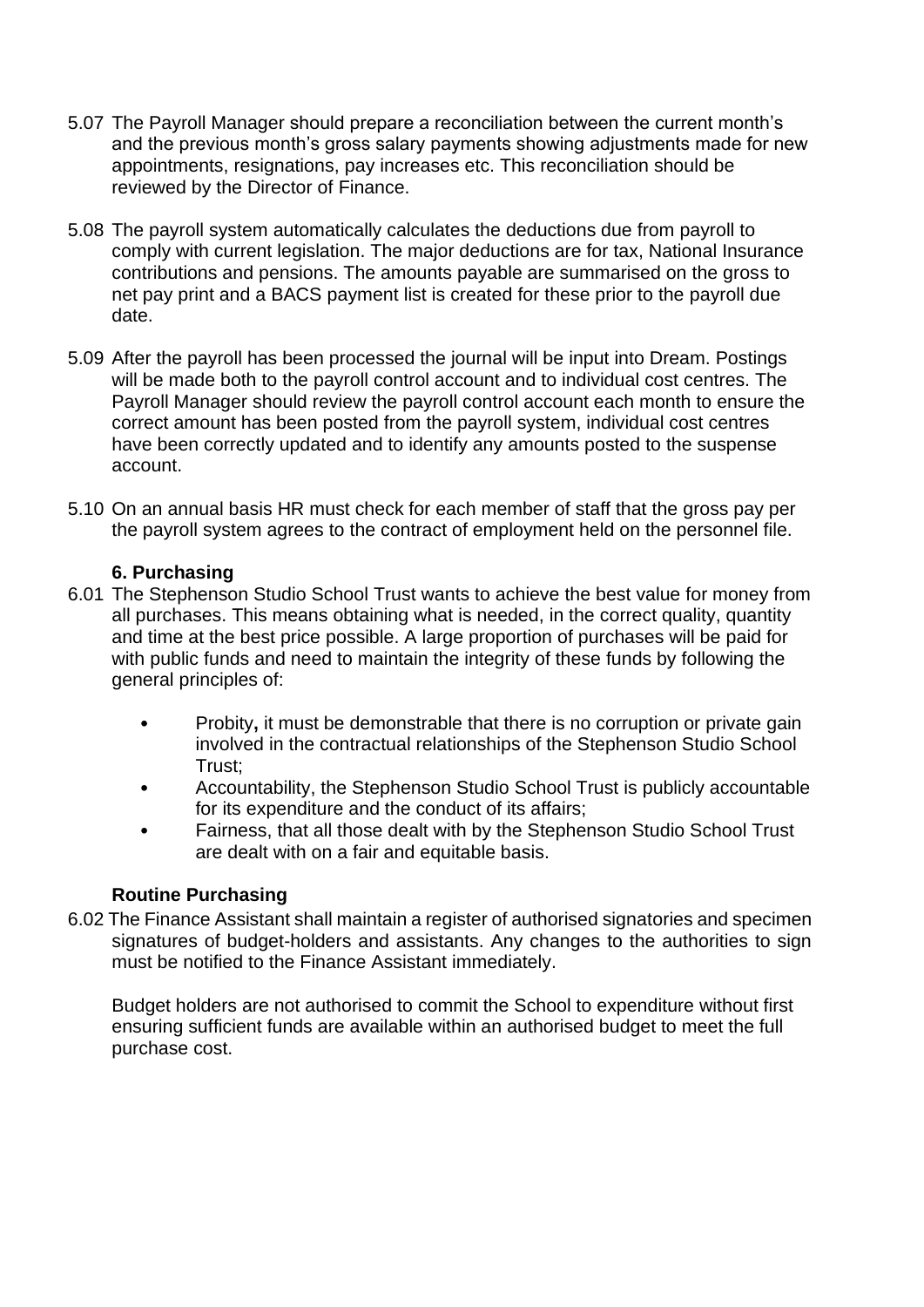The following three duties must not be performed by the same officer, unless the specific approval of the Head Teacher has been given and is logged by the Finance Assistant:

- **•** Ordering of goods, works and services.
- **•** Receiving of goods, works and service.
- **•** Authorising the invoice for payments.
- 6.03 Budget holders will be informed of the budget available to them at least one month before the start of the academic year. It is the responsibility of the budget holder to manage the budget and to ensure that the funds available are not overspent. A print detailing actual expenditure against budget will be supplied to each budget holder two weeks after the end of each month and budget holders are encouraged to keep their own records of orders placed but not paid for.
- 6.04 Routine purchases up to £1,000 can be authorised by budget holders. Orders over £1,000 must be authorised by The Head Teacher and must follow the detailed purchasing process contained herein. For orders up to £2,500 a supplier should be chosen from the list of approved suppliers maintained by the Finance Department. A quote or price must always be obtained before any order is placed. If the budget holder considers that better value for money can be obtained by ordering from a supplier not on the approved supplier list the reasons for this decision must be discussed and agreed with the Finance Assistant.
- 6.05 All orders must be input into Dream which creates an official purchase order. The budget holder must then electronically authorise the order, after which it may be printed and sent to the supplier.
- 6.06 The budget holder must make appropriate arrangements for the delivery of goods to the Stephenson Studio School Trust. On receipt the budget holder must undertake a detailed check of the goods received against the goods received note (GRN) and make a record of any discrepancies between the goods delivered and the GRN. Discrepancies should be discussed with the supplier of the goods without delay.
- 6.07 If any goods are rejected or returned to the supplier because they are not as ordered or are of sub-standard quality, the Finance Department should be notified. The Finance Assistant will cancel any purchase orders as required.
- 6.08 All invoices should be sent to the Finance Department. The Finance Assistant will enter the invoices onto the Dream accounting software in preparation for the budget holder to authorise.
	- a. invoice posted to purchase register date;
	- b. goods/ services received;
	- c. prices correct;
	- d. reviewed by Finance Assistant;
	- e. purchase order number;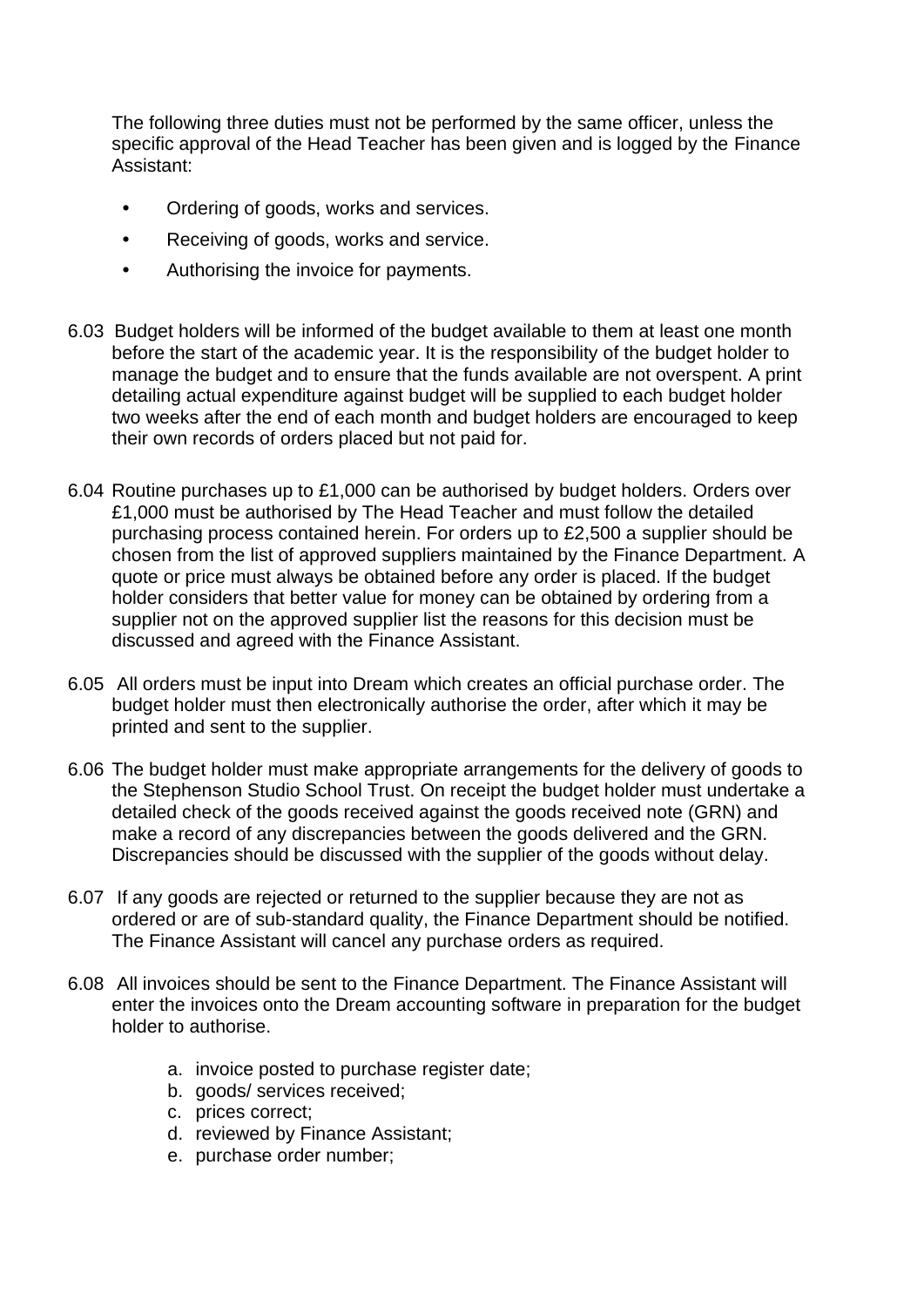- 6.09 Boxes (a) (d) and (e) will be completed by the Finance Assistant during input. The budget holder or authorised signatory should ensure (b) and (c) receive a detailed check against the order and the GRN before it is authorised. Budget holders must undertake these checks without undue delay and in any case within 7 days of invoice being recorded.
- 6.10 If a budget holder is pursuing a query with a supplier, the Finance Department must be informed of the query and periodically kept up to date with progress.
- 6.11 Payment will only be made against invoices that have been certified for payment by the appropriate budget holder, SMT member, Director or Head Teacher.
- 6.12 The Finance Assistant will then input details of payments to be made to the purchase ledger and generate cheques or a BACS payment list for the required suppliers. The cheques and or BACS payment list and the associated paperwork must be authorised in accordance with the mandate approved by The Finance and Resources Committee.
- 6.13 The Finance Assistant will process payment and ensure copies are maintained either electronically or through paper files.

#### **Orders over £2,500 but less than £25,000**

6.14 At least three written quotations should be obtained for all orders between £2,500 and £25,000 to identify the best source of the goods/services. Written details of quotations obtained should be prepared and retained by budget holders for audit purposes. The Head Teacher has the authority to purchase goods over £2,500 without three written quotations, if by not placing the order immediately there will be a detrimental effect on the School or if the goods/services being purchased are specialised and three quotes therefore cannot be obtained.

#### **Orders over £25,000**

6.15 Goods/services ordered with a value over £25,000, or for a series of contracts which in total exceed £25,000 must be subject to formal tendering procedures. A formal tender means that invitations to tender are sent to at least 3 persons (restricted tender) or tenders are directly invited by public advertisement (open tender).

From the 1st of January 2021, the UK were no longer subject to EU procurement regulations and therefore no longer follow rules outlined for OJEU tenders. Tenders will now be published on a new e-tendering portal, called Find a Tender Service (FTS) instead of on OJEU. In terms of public procurement, the UK is now a member of the World Trade Organisation's (WTO) Government Procurement Agreement (GPA). This allows for the UK to have equal rights to bid on public sector contracts that are proposed by EU members and/or those in agreement with the GPA, and vice versa.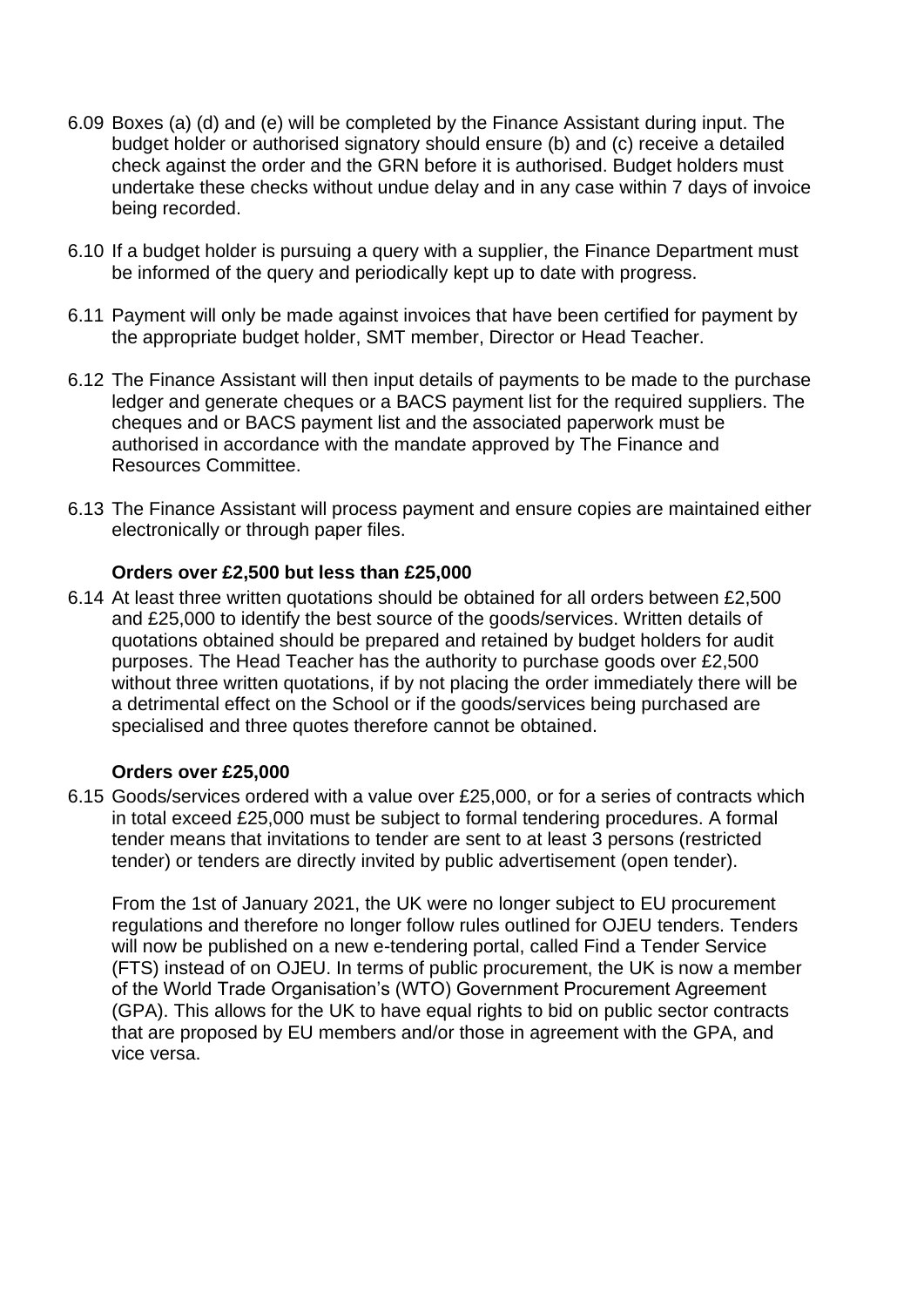With effect from 1st January 2022 (inclusive of VAT) the UK Procurement thresholds for Community Procurement Exercises are as below:

- Service and Supplies Contracts (central government authorities) £138,760
- Service and Supply Contracts (other public sector authorities) £213,477
- Works Contracts £5,336,937

The new thresholds are now expressed inclusive of VAT, not net of VAT, reflecting a change in practice resulting from the UK's independent membership of the WTO Government Procurement Agreement (GPA). This change means that the thresholds have, in effect been reduced compared to the previous thresholds under EU regulations. Services procured under the new light touch regime have a threshold value of £663,540.

It is the responsibility of budget holders to identify any purchases likely to exceed the threshold noted above. This will need to be done well in advance in order to meet the legal requirements. The School is also required to submit to the funding body annually details of expenditure which exceeds the threshold.

# **Preparation for Tender**

- 6.16 The Procurement Manager will support with the tendering process. Full consideration should be given to:
	- objective of project;
	- overall requirements;
	- capabilities required;
	- Service requirements;
	- Contract Requirements.
- 6.17 It may be useful after all requirements have been established to rank requirements (e.g. mandatory, desirable and additional) and award marks to suppliers on fulfilment of these requirements to help reach an overall decision.

# **Invitation to Tender**

- 6.18 If a restricted tender is to be used then an invitation to tender must be issued. If an open tender is used an invitation to tender may be issued in response to an initial enquiry.
- 6.19 An invitation to tender should include the following:
	- introduction/background to the project;
	- scope and objectives of the project;
	- technical requirements:
	- implementation of the project;
	- terms and conditions of tender;
	- form of response.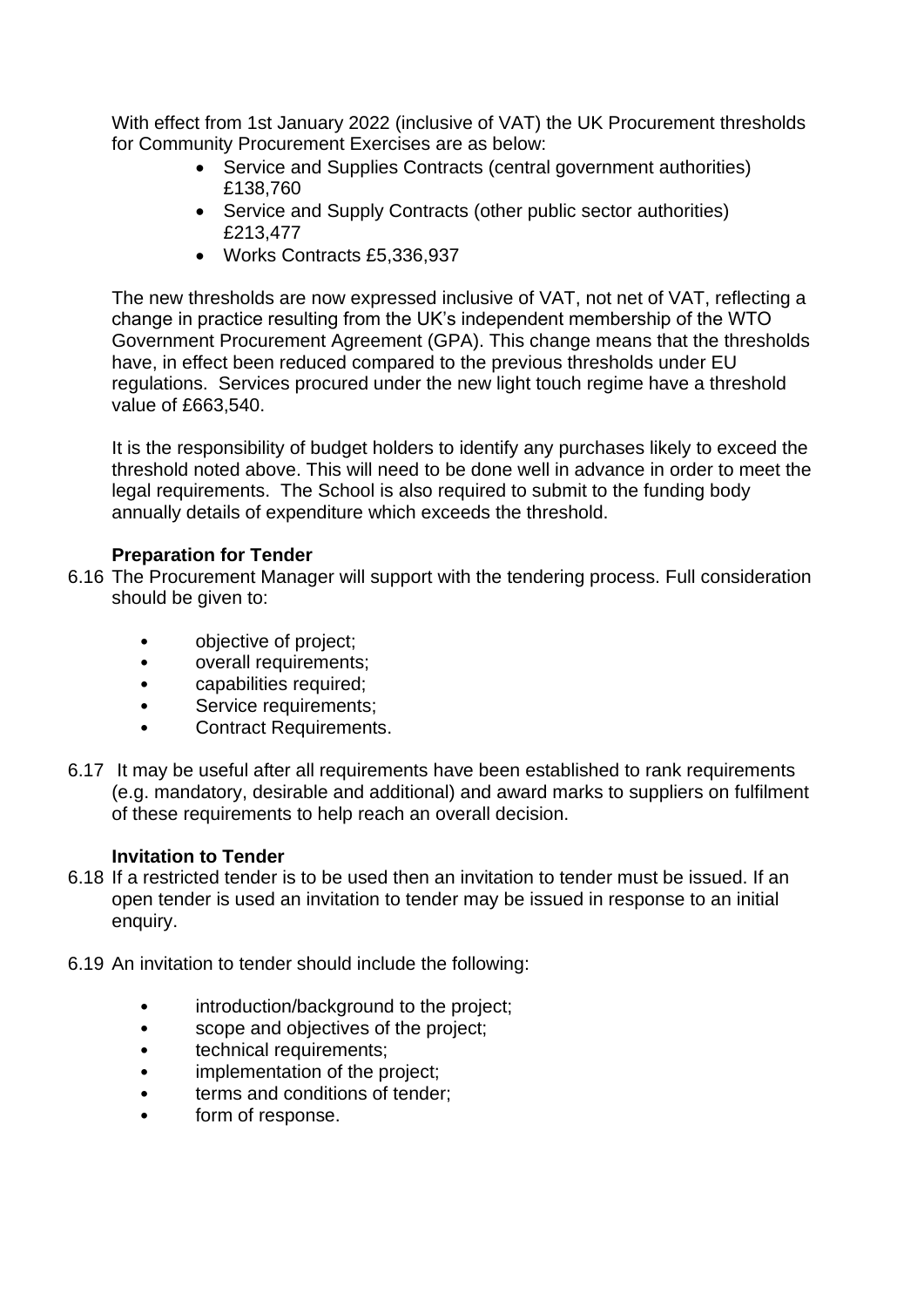# **Aspects to Consider**

# *Financial*

- Like should be compared with like and if a lower price means a reduced service or lower quality this must be kept in mind when reaching a decision.
- Care should be taken to ensure that the tender price is the total price and that there are no hidden or extra costs.
- Is there scope for negotiation?

# *Technical/Suitability*

- Qualifications of the contractor.
- Relevant experience of the contractor.
- Descriptions of technical and service facilities.
- Certificates of quality/conformity with standards.
- Quality control procedures.
- Details of previous sales and references from past customers.

# *Other Considerations*

- Pre sales demonstrations.
- After sales service.
- Financial status of supplier. Suppliers in financial difficulty may have problems completing contracts and in the provision of after sales service. It may be appropriate to have an accountant or similarly qualified person examine audited accounts etc.

# **Tender Acceptance Procedures**

6.20 The invitation to tender should state the date and time by which the completed tender document should be received by the Stephenson Studio School Trust. Tenders should be submitted in plain envelopes clearly marked to indicate they contain tender documents. The envelopes should be time and date stamped on receipt and stored in a secure place prior to tender opening. Tenders received after the submission deadline should not normally be accepted.

# **Tender Opening Procedures**

- 6.21 All tenders submitted should be opened at the same time and the tender details should be recorded. Two appropriate persons should be present for the opening of tenders.
- 6.22 A separate record should be established to record the names of the firms submitting tenders and the amount tendered. This record must be signed by both people present at the tender opening.

# **Tendering Procedures**

6.23 The evaluation process should involve at least two people. Those involved should disclose all interests, business and otherwise, that might impact upon their objectivity. If there is a potential conflict of interest then that person must withdraw from the tendering process.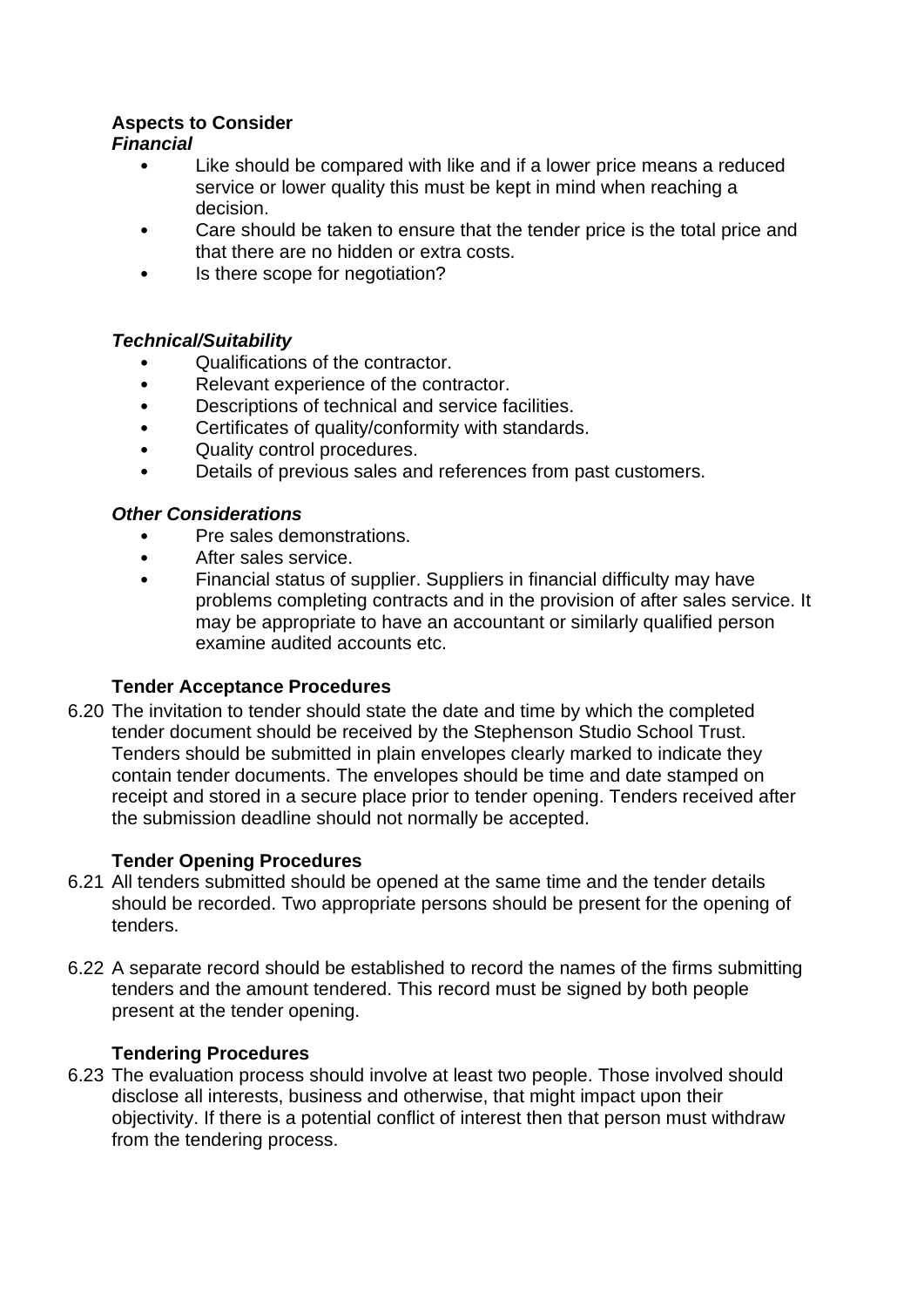- 6.24 Those involved in making a decision must take care not to accept gifts or hospitality from potential suppliers that could compromise or be seen to compromise their independence.
- 6.25 Full records should be kept of all criteria used for evaluation and for contracts over £25,000 a report should be prepared for The Finance and Resources Committee highlighting the relevant issues and recommending a decision, including where a waiver of this requirement has been granted.
- 6.26 Where required by the conditions attached to a specific grant from the DfE, the departments approval must be obtained before the acceptance of a tender.
- 6.27 The accepted tender should be the one that is economically most advantageous to the Stephenson Studio School Trust. All parties should then be informed of the decision.

#### **7. Income**

- 7.01 The main sources of income for the Stephenson Studio School Trust are the grants from the DfE and from our sponsors. The receipt of these sums is monitored directly by the Director of Finance; the Head Teacher is responsible for ensuring that all grants due to the Stephenson Studio School Trust are collected.
- 7.02 The Stephenson Studio School Trust also obtains income from:
	- students, mainly for trips
	- the public

# **Trips**

- 7.03 A lead teacher must be appointed for each trip to take responsibility for the collection of sums due. The lead teacher must prepare a record for each student intending to go on the trip showing the amount due. A copy of the record must be given to the Finance Assistant.
- 7.04 Students should make payments at the Studio School reception desk. A receipt must be issued for all monies collected and the value of the receipt and the number of the receipt recorded against the student making the payment.
- 7.05 The Finance Assistant should maintain an up to date record for each student showing the amount paid and the amount outstanding. The lead teacher is responsible for chasing the outstanding amounts and can request an update from the Finance Assistant.

# **Custody**

- 7.06 All cash and cheques must be kept in the Finance Department safe prior to banking. Banking should take place every week or more frequently if the sums collected exceed the insurance limit on the Finance Department safe.
- 7.07 Monies collected must be banked in their entirety in the appropriate bank account.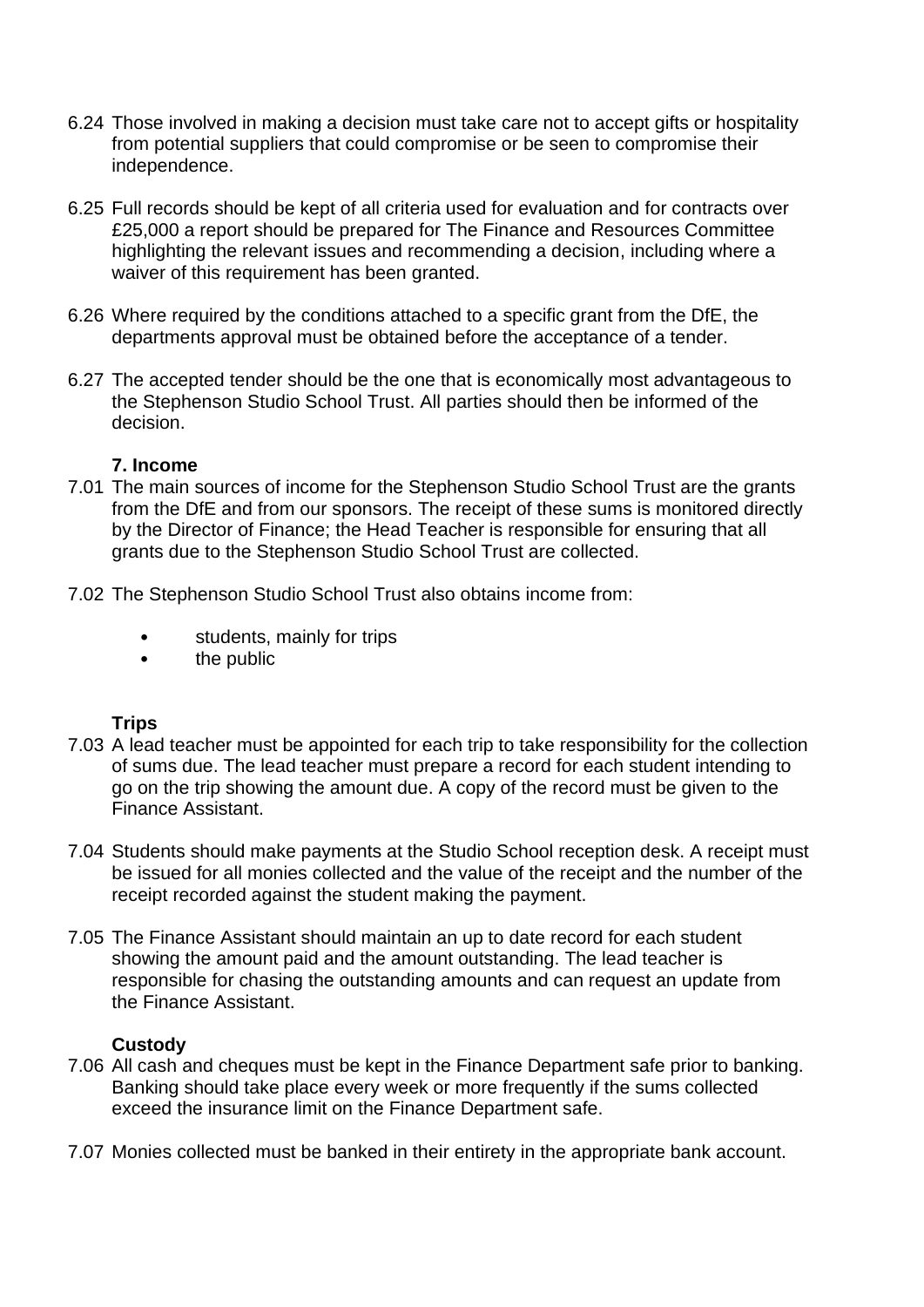# **8. Cash Management**

#### **Bank Accounts**

8.01 The opening of all accounts must be authorised by the Board of Trustees who must set out, in a formal memorandum, the arrangements covering the operation of accounts, including any transfers between accounts and cheque signing arrangements. The operation of systems such as Bankers Automatic Clearing System (BACS) and other means of electronic transfer of funds must also be subject to the same level of control.

# **Deposits**

- 8.02 Particulars of any non-electronic deposit must be entered on a copy paying-in slip, counterfoil or listed in a supporting book. The details should include:
	- the amount of the deposit and
	- a reference, such as the number of the receipt or the name of the debtor.

#### **Payments and withdrawals**

- 8.03 All cheques and other instruments authorising withdrawal from Stephenson Studio School Trust bank accounts must bear the signatures in accordance with the bank mandate.
- 8.04 This provision applies to all accounts, public or private, operated by or on behalf of the Board of Trustees of the Stephenson Studio School Trust. Authorised signatories must not be the only signatory for a cheque relating to goods or services for which they have also authorised the expenditure.

# **Administration**

- 8.05 The Financial Accountant must ensure bank statements are received regularly and that reconciliations are performed at least on a monthly basis. Reconciliation procedures must ensure that:
	- all bank accounts are reconciled to the Stephenson Studio School Trust's cash book;
	- reconciliations are prepared by the Finance Assistant/ Financial Accountant;
	- reconciliations are subject to an independent monthly review;
	- adjustments arising are dealt with promptly.

# **Petty Cash Accounts**

8.06 The Stephenson Studio School Trust maintains a maximum cash balance of £250. The cash is administered by the Finance Assistant and is kept in the Finance Department safe.

# **Deposits**

8.07 The only deposits to petty cash should be from cash receipts. All other Cash receipts for whatever reason should be paid directly into the bank except for impressing the petty cash balance.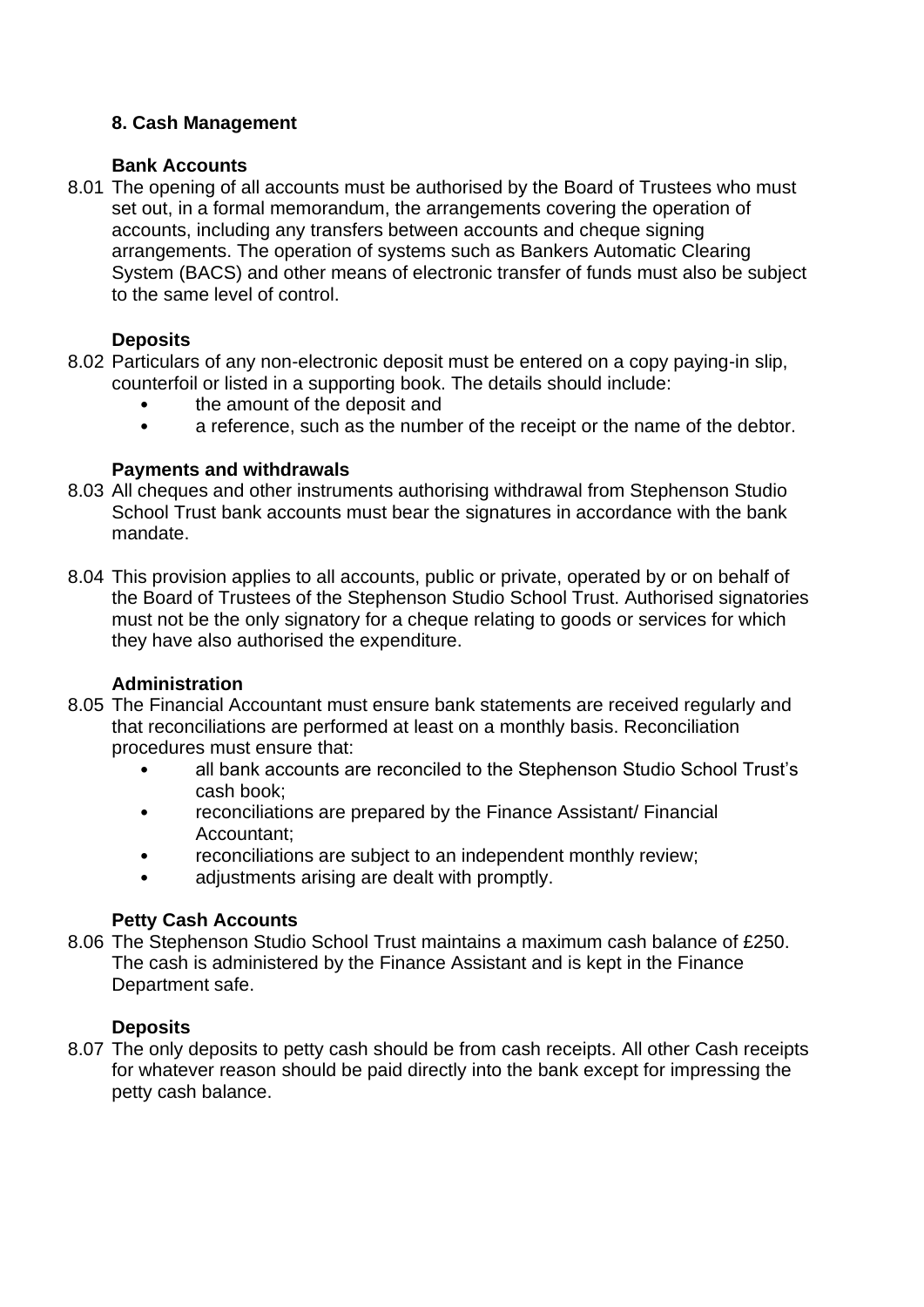# **Payments and Withdrawals**

8.08 In the interests of security, petty cash payments will be limited to £20. Higher value payments should be paid via cheque or BACS except in extenuating circumstances where authorisation from the Head Teacher is required.

#### **Administration**

8.09 The Finance Assistant is responsible for entering all transactions into the petty cash records on a regular basis and annual as well as unannounced cash counts should be undertaken by a third party to ensure that the cash balance reconciles to supporting documentation.

#### **Physical Security**

8.10 Petty cash should be held in a locking cash box which is put in the safe overnight.

#### **Cash Flow Forecasts**

8.11 Finance are responsible for preparing cash flow forecasts to ensure that the Stephenson Studio School Trust has sufficient funds available to pay for day to day operations. If significant balances can be foreseen, steps should be taken to invest the extra funds. Similarly plans should be made to transfer funds from another bank account or to re-profile payments to cover potential cash shortages.

#### **Investments**

- 8.12 Investments must be made only in accordance with written procedures approved by the Finance and Resources Committee.
- 8.13 All investments must be recorded in sufficient detail to identify the investment and to enable the current market value to be calculated. The information required will normally be the date of purchase, the cost and a description of the investment. Additional procedures may be required to ensure any income receivable from the investment is received.

#### **9. Fixed assets**

#### **Asset register**

- 9.01 All items purchased with a value over the Stephenson Studio School Trust's capitalisation limit of £1,000 must be entered in an asset register. The asset register should include the following information:
	- asset description
	- asset number
	- serial number
	- date of acquisition
	- asset cost
	- source of funding (% of original cost funded from DfE grant and % funded from other sources)
	- expected useful economic life
	- depreciation
	- current book value
	- location
	- name of member of staff responsible for the asset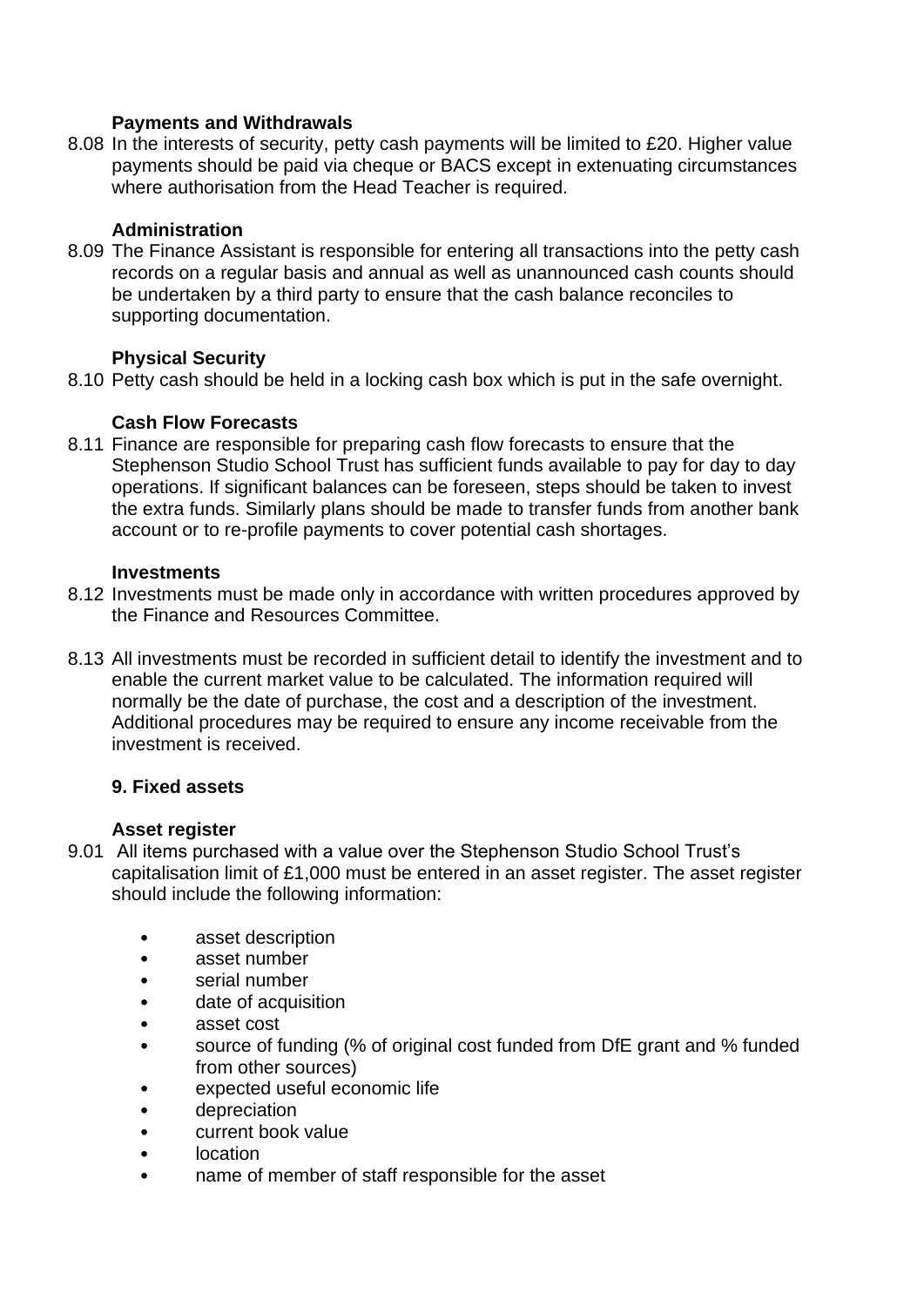9.02 The Asset Register helps:

- ensure that staff take responsibility for the safe custody of assets;
- enable independent checks on the safe custody of assets, as a deterrent against theft or misuse;
- to manage the effective utilisation of assets and to plan for their replacement;
- help the external auditors to draw conclusions on the annual accounts and the Stephenson Studio School Trust's financial system and
- support insurance claims in the event of fire, theft, vandalism or other disasters.

#### **Security of assets**

- 9.03 Stores and equipment must be secured by means of physical and other security devices. Only authorised staff may access the stores.
- 9.04 All the items in the register should be permanently and visibly marked as the Stephenson Studio School Trust's property and there should be a regular (at least annual) count by someone other than the person maintaining the register. Discrepancies between the physical count and the amount recorded in the register should be investigated promptly and, where significant, reported to the Audit Committee. Inventories of Stephenson Studio School Trust property should be kept up to date and reviewed regularly. Where items are used by the Stephenson Studio School Trust but do not belong to it this should be noted.

#### **Disposals**

- 9.05 Items which are to be disposed of by sale or destruction must be authorised for disposal by the Head Teacher and where significant, should be sold following competitive tender. The Stephenson Studio School Trust must seek the approval of the DfE in writing if it proposes to dispose of an asset for which capital grant in excess of £20,000 was paid.
- 9.06 Disposal of equipment to staff is not encouraged, as it may be more difficult to evidence the Stephenson Studio School Trust obtained value for money in any sale or scrapping of equipment. In addition, there are complications with the disposal of computer equipment, as the Stephenson Studio School Trust would need to ensure licences for software programmes have been legally transferred to a new owner.
- 9.07 The Stephenson Studio School Trust is expected to reinvest the proceeds from all asset sales for which capital grant was paid in other Stephenson Studio School Trust assets. If the sale proceeds are not reinvested then the Stephenson Studio School Trust may be required to repay to the DfE a proportion of the sale proceeds.
- 9.08 All disposals of land must be agreed in advance with the Secretary of State.

#### **Loan of Assets**

9.09 Items of Stephenson Studio School Trust property must not be removed from Stephenson Studio School Trust premises without the authority of the Head of Department. A record of the loan must be recorded in a loan book and booked back in Stephenson Studio School Trust when it is returned.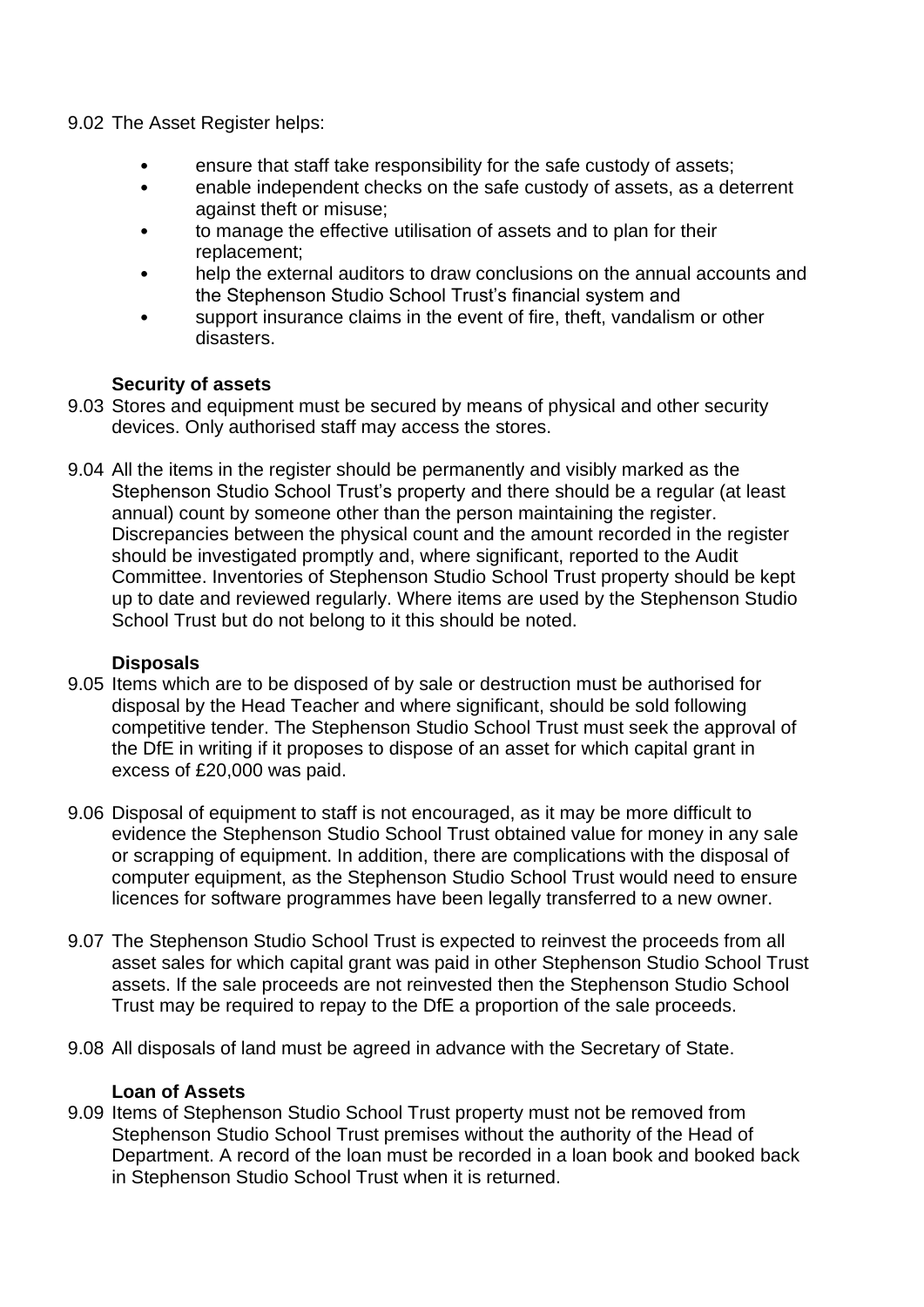9.10 If assets are on loan for extended periods or to a single member of staff on a regular basis the situation may give rise to a 'benefit-in-kind' for taxation purposes. Loans should therefore be kept under review and any potential benefits discussed with the Stephenson Studio School Trust's auditors.

#### **10 Travel and Subsistence**

- 10.1 All claims for payment of subsistence allowances, travelling and incidental expenses shall be completed in a form approved by the Head Teacher. This will be made available via the Stephenson Studio School Trust Intranet.
- 10.2 The rates and conditions for claiming travel and subsistence are attached as Appendix 1. The rates claimed will be those approved by the Head Teacher.
- 10.3 Claims by members of staff must be certified by their line manager. Claims by trustees must be certified by the Clerk to the Corporation and the Head Teacher. This certification shall be taken to mean:
	- That the journeys were authorised.
	- The expenses were properly and necessarily incurred and supported by receipts where required.
	- That the allowances are properly payable by the Stephenson Studio School Trust.
	- Consideration has been given to value for money in choosing the mode of transport.
- 10.4 Certification is also required by the budget holder (if different to the line manager) and shall be taken to mean that sufficient funds are available to meet the expenditure.
- 10.5 Staff and trustees should submit their expense claims for authorisation and payment within one month of the expense being incurred (two weeks in August). The expense claims should be completed in full with the appropriate charge code and with mileage being claimed in accordance with Inland Revenue rules according to the individuals "place of work".
- 10.6 The Stephenson Studio School Trust reserves the right not to pay an expense claim that is submitted late except in extenuating circumstances which has been approved by the Director of Finance.

#### **Overseas travel**

- 10.7 Travel by the Head Teacher outside the UK requires the prior approval of the Chair of Trustees who will also certify the travel claims prior to payment.
- 10.8 Travel by other members of staff and trustees outside the UK will require the prior approval of the Head Teacher.
- 10.9 The approving manager will also certify the travel claims prior to payment.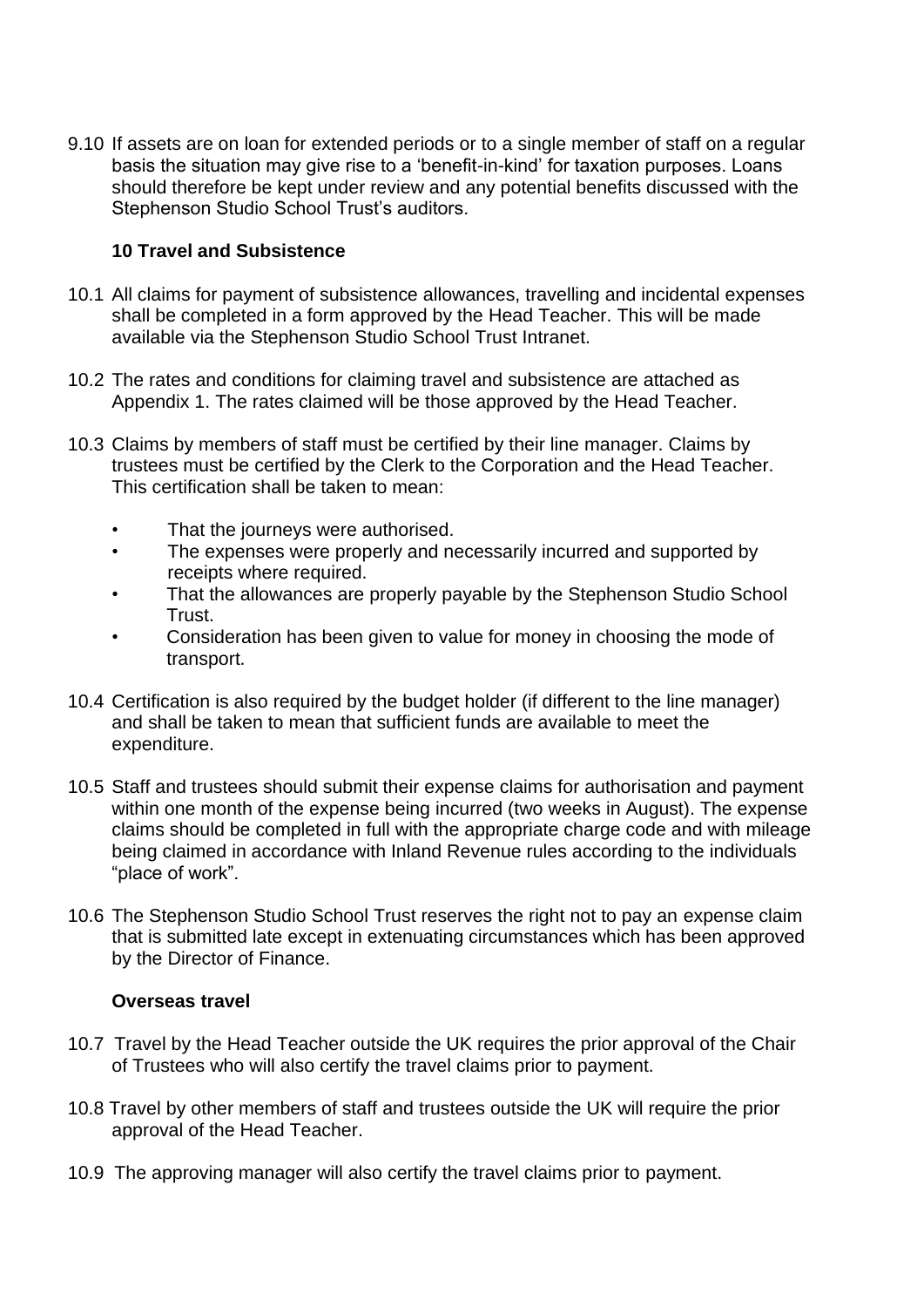10.10 Where spouses, partners or other persons unconnected with the Stephenson Studio School Trust intend to participate in a trip, this must be clearly identified in the approval request. The Stephenson Studio School Trust must receive reimbursement for the expected costs it may be asked to cover for those persons in advance of confirming travel bookings.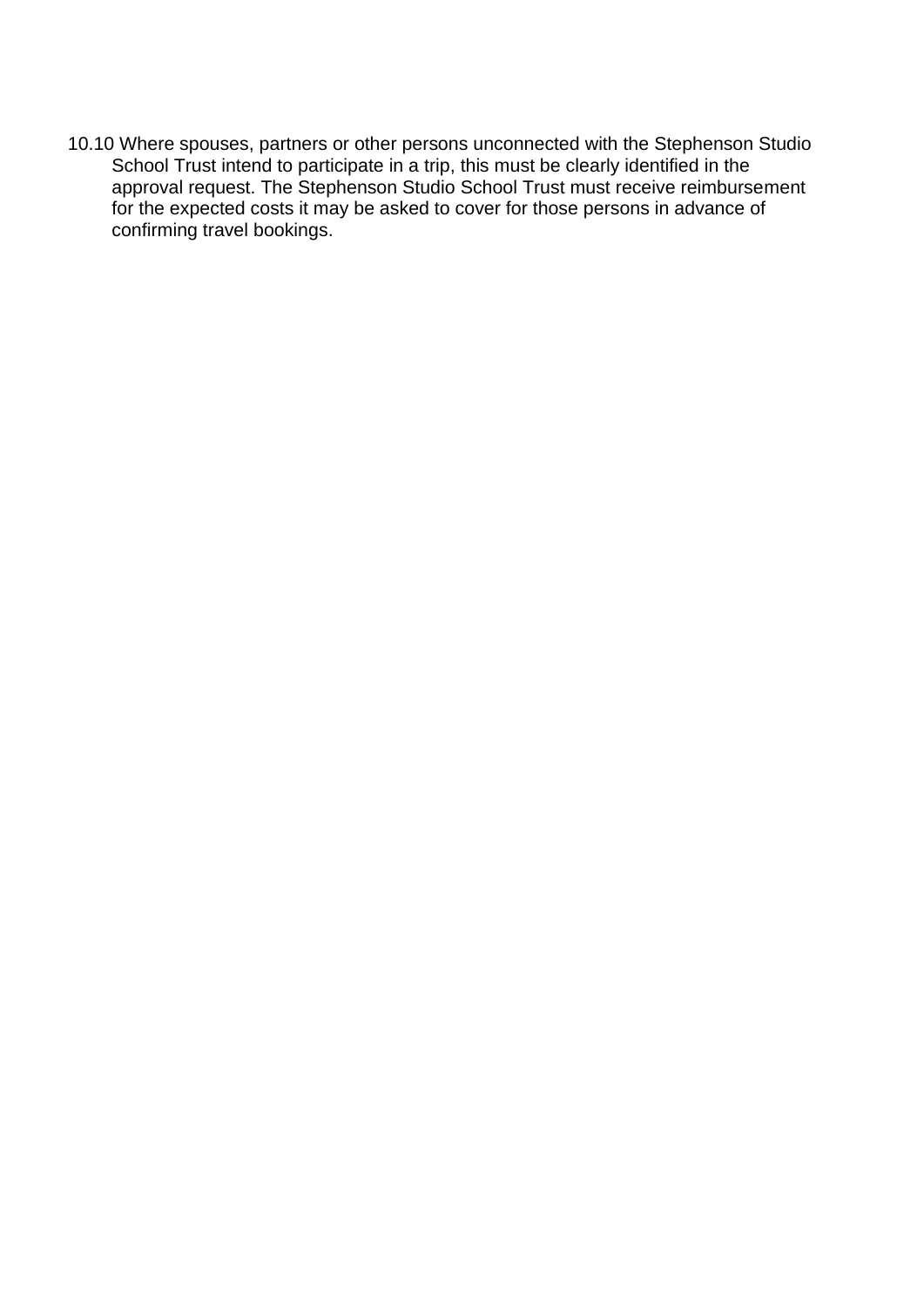# **APPENDIX 1 - TRAVELLING AND SUBSISTENCE RATES AND CONDITIONS**

Travel allowance will be paid at the official Stephenson Studio School Trust rate to staff and trustees travelling from their base on approved Stephenson Studio School Trust business in the performance of their official duties.

The mode of transport used should be the most efficient and cost effective with shared cars or public transport being used if beneficial to the Stephenson Studio School Trust.

Car travel is paid at HMRC rates, currently 45p a mile up to 10,000 miles travelled in any tax year (6 April to 5 April inc) and 25p for any mileage thereafter.

Public transport will be reimbursed against a receipt. Trains should be taken at standard class and flights at economy.

#### **Subsistence**

1 Required Overnight Stays

All subsistence should be incurred with efficiency and effectiveness as priority; as such value for money is essential. Booking in advance can lead to substantial savings and as such bookings should be made as early as possible.

Staff and trustees who are required to make overnight stays in the performance of their official duties will be reimbursed approved expenses. The maximum allowance for Bed and Breakfast in a hotel is £80 out of London and £110 within Central London (within M25).

For the Head Teacher reasonable travel and subsistence expenses may be claimed, which will be checked and approved by the Chair of Trustees.

Staff and trustees may choose to stay overnight with family or friends instead of stopping in a Bed and Breakfast/Hotel. In such cases, the Stephenson Studio School Trust will pay an allowance of £15 per night. Staff and trustees making such a claim should include the name(s) and address of the friends or family with whom they have stayed.

In exceptional circumstances, where staff and trustees need to book hotels or accommodation which are in excess of the set limits, this may be done with the prior written approval of the Director of Finance. Approval will be granted on a case by case basis.

Subsistence allowances are payable to staff and trustees who are prevented by their official duties from taking an evening meal at their home, or the base where they normally take their meals, where additional expenditure is incurred. The maximum amount that can be claimed is £12 against VAT receipts. The amount to cover food, a soft drink or tea/coffee purchased with the meal. Under no circumstances should any form of alcohol be claimed for.